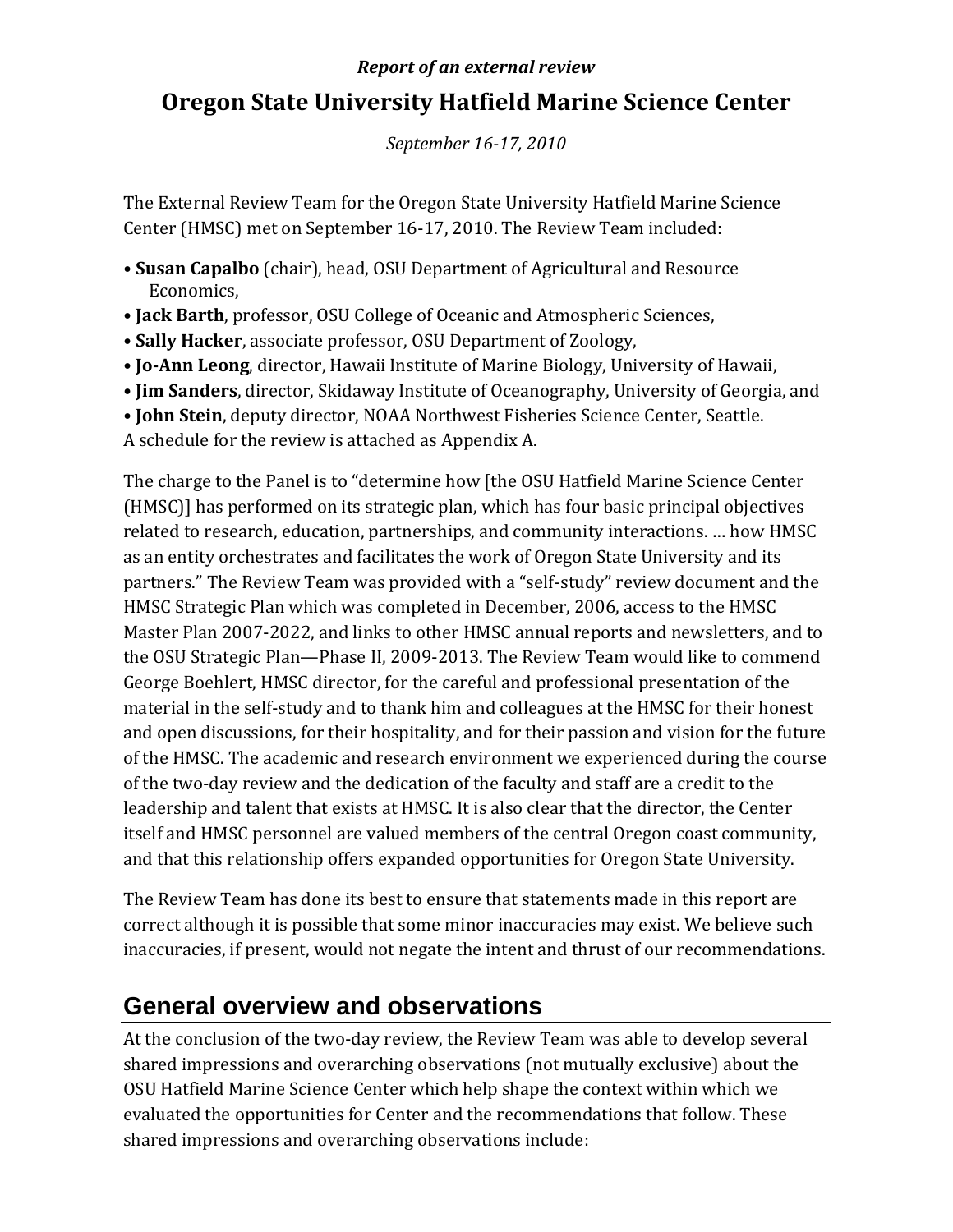- 1. *Connectivity and relevance of HMSC to OSU.* The research, teaching, and outreach connections between HMSC and OSU are strong but could be even stronger. In particular, it is important for OSU to view HMSC as a valuable and highly relevant asset for University‐wide marine and coastal research, teaching, and outreach. It is clear that opportunities exist to better integrate faculty research interests on both campuses and to coordinate and expand academic programs currently offered on the main campus.
- 2. *Access to the sea and all things marine and coastal.* The HMSC provides a physical facility and intellectual climate for researchers, educators, and students of all ages to have unparalleled access to the sea and all things marine. The combination of geographic location, oceanographic ship staging and berthing, state-of-the-art technology and office space, on-site housing for faculty and students, the excellent library and the breadth and depth of scientific expertise provides a unique environment among research‐intensive institutions to position OSU to be the recognized leader in addressing issues critical to the sustainability of our planet and more specifically to our coastal and marine ecosystems.
- 3. *Coastal face for OSU.* The HMSC is OSU's coastal campus for research and education in marine and coastal sciences, but it is also the face of the University to the local communities, to international visitors to the Oregon coast, and to all Oregonians. Because of this OSU has a tremendous advantage, not enjoyed by the other OSU institutions. It is our responsibility as well as privilege to enhance the Land Grant and Sea Grant missions and what better way than through the front door of the HMSC.
- 4. *Incubator for research and applied analysis on "big" science and policy issues regarding marine and coastal challenges.* It is clear to the Panel that the research breadth and expertise in the biological and ocean sciences has provided a solid platform for marine science research, and the added presence of federal and state research partners provides a critical mass that begs for more big science and collaborative projects. These opportunities would be enhanced if the infrastructure and process to encourage such collaborations were set as a high priority by the Research Office and respective colleges, if a collective identity as an interdisciplinary Marine Science faculty were supported, and if the social science and policy dimensions were strongly developed and connected to the collaborative research.
- *5. Aligning organizational structure with core support.* The complexity of the HMSC, coupled with the four strategic objectives related to research, education, partnerships, and community interactions, clearly distinguish the HMSC from the "typical" research center. Such a responsibility, to meet these four objectives and be the coastal face of OSU, must come with a well-crafted process to deliver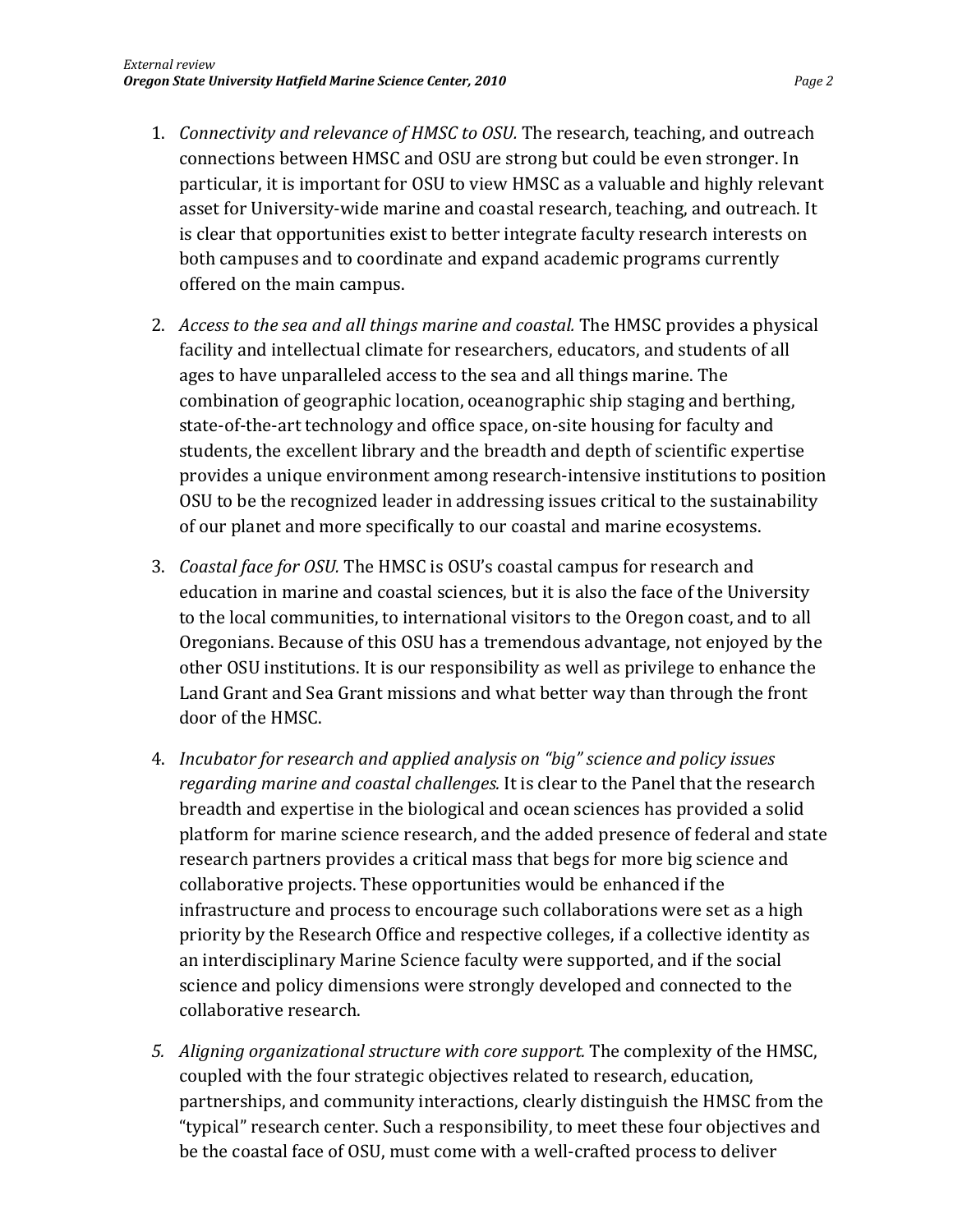needed and sustained core support in terms of financial resources as well as internal "champions" within the larger OSU infrastructure. Within the University more broadly, support for establishing and maintaining partnerships, creating educational opportunities, and sustaining community relationships necessarily draws from talented people and other resources throughout the institution; such resources should likewise be available to support the missions of HMSC.

We have structured our review to address the four specific areas noted in the charge research, education, partnerships, and community interactions—and have added a fifth area which reflects our observations and recommendations regarding organizational structure and core support for the HMSC. For each of the specific areas, we provide a brief overview and conclude with area‐specific recommendations. We summarize the key recommendations based on the analyses of each of the five specific areas in the following section.

# **Summary of key recommendations**

Key recommendations based on the analyses of each of the five specific areas are provided below. Please refer to the discussions in each specific area for greater detail on each of these key recommendations, for other recommendations that have been articulated by the Review Team, and for the context within which these recommendations are made.

## *Research*

- *Establish a Marine Science Faculty at HMSC with the "department" head having formal input into the promotion and tenure proceedings in the faculty member's home department (e.g., Fisheries and Wildlife, COAS).*
- *Hire an additional person in the HMSC cyberinfrastructure group and task them with improving the HMSC web presence, especially the access to marine data and information. In tandem, examine how the cyberinfrastructure is supported at HMSC to make it equitable across units and able to be included as a direct cost in research grants.*
- *Elevate the importance of the seawater system and the dive and smallboat programs as prime enablers of research and provide the necessary coordination and support to ensure safe and reliable access.*
- *Ensure research and applied analysis on "big" science and policy issues regarding marine and coastal challenges is elevated to highest priority at HMSC and at the main campus and integrated into a cohesive program. Provide seed monies to develop these intellectual clusters that will target funding opportunities and build the transdisciplinary connections. To further enhance the connectivity between these two facilities and these two faculties, initiate an HMSCOSU seminar series on timely research topics, such as marine reserves or climate and policy impacts on marine ecosystems and coastal watersheds.*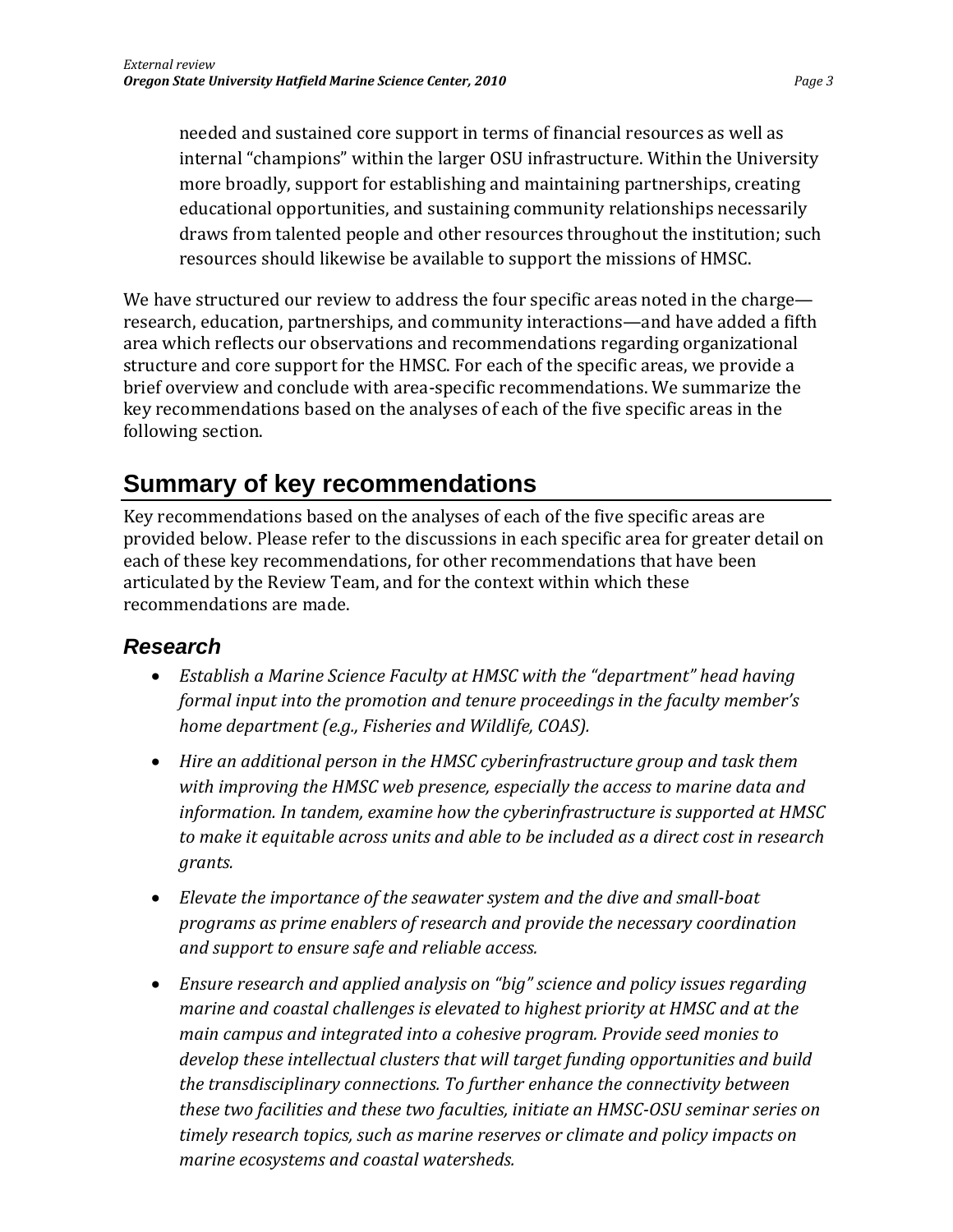### *Academic programs*

- *HMSC should actively encourage departments on the main campus to develop courses at all levels (lower and upper division, graduate, and extension) to be taught at HMSC (either onsite or delivered remotely).*
- *HMSC should appoint a faculty representative from the Center to facilitate graduate education at the Center by engaging faculty, administrators, and staff on both campuses. HMSC and main campus need to work together to make graduate courses more accessible to graduate students living in Newport. They also need to resolve the fee structure charged graduate students who are living offcampus at HMSC.*
- *Main campus, HMSC, and Oregon Sea Grant should work together to better market and showcase the Visitor Center, bookstore, and surrounding nature reserve. In addition, consider establishing a small Visitor Center "outlet" on Newport's northern bay front.*

### *Partnerships and infrastructure*

- *So the HMSC director may be an effective advocate for the Center, including securing new facilities and equipment, OSU should ensure that the HMSC director has access to key leadership within the OSU administration.*
- *OSU should strongly consider dedicating a development officer to HMSC because of the pressing space and associated infrastructure issues, and because of the strong support for HMSC by Oregon's coastal community.*
- *OSU should develop an institutional initiative to make the HMSC the recognized face of OSU on the coast. The initiative should address the administrative, organizational, and infrastructure needs to solidify HMSC's prominence as the coastal portal for all elements of the University—research, academic, outreach.*

## *Community interactions*

- *Improve both the perceptual and physical "entrances" to HMSC through highly recognized campus entry points, wellpositioned signage, and electronic communications and displays.*
- *Involve others at HMSC who have the needed skills and knowledge to be a collective voice for the Center and a critical connection point with the community.*

### *Organizational structure*

 *OSU should consider an expanded reporting structure that recognizes the diversity and uniqueness of the HMSC; such a structure should include, at a minimum, an additional reporting responsibility for the director to the academic side of the University, specifically to the executive vice president and provost.*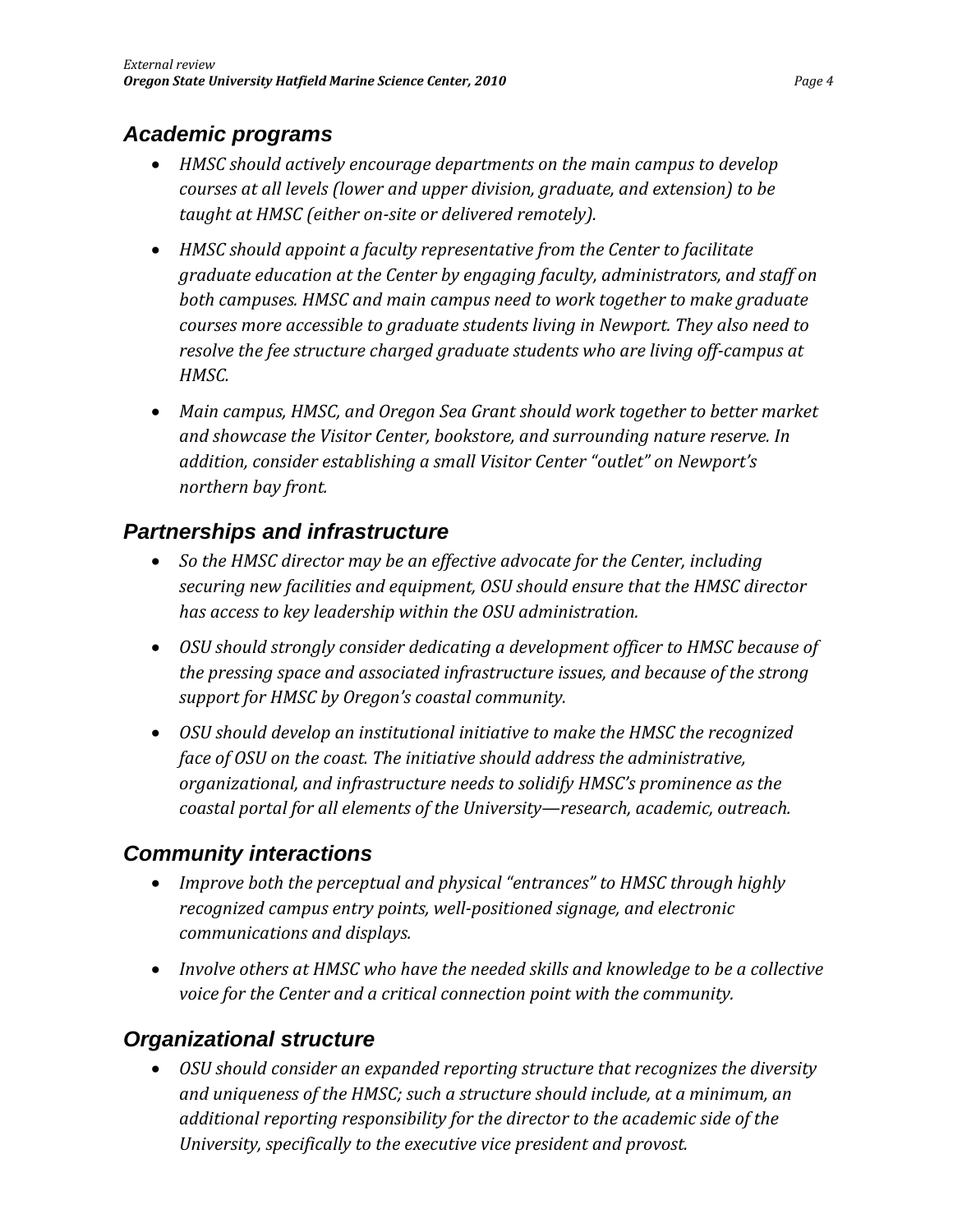# **Review of specific areas**

### *1. Research*

Research at the Hatfield Marine Science Center encompasses a wide range of disciplines and is facilitated by HMSC's access to running seawater in its laboratories, nearby estuarine and coastal ecosystems, formal collaboration with OSU academic units, and partnerships with federal, state, and community partners. In talking with community partners, it is clear that HMSC is seen as an exciting center of marine scientific research. While the actual number of formal OSU faculty housed at HMSC is relatively small, the range and impact of research facilitated by the Center is significant. HMSC faculty, for example in the Coastal Oregon Marine Experiment Station (COMES),<sup>1</sup> and scientists in co‐located government labs, for example the National Oceanic and Atmospheric Administration (NOAA) Northwest and Alaska Science Centers, conduct leading‐edge fisheries and marine ecology and policy-related research. Seafood and aquaculture research, as well as internationally recognized marine mammal and genetics studies, are conducted through COMES. There is also a clear focus on wetlands, estuaries, and coastal habitats both by HMSC faculty and through collaboration with state (Oregon Department of Fish and Wildlife (ODFW)) and federal partners (U.S. Fish and Wildlife Service, U.S. Environmental Protection Agency, U.S. Geological Survey).

We commend the HMSC director, George Boehlert, and the HMSC strategic plan for identifying and enabling top-quality research. It is clear that the director is wellrespected and well-connected across Newport, OSU, nationally, and internationally, enabling him to put HMSC researchers in contact with many potential research opportunities. It is also clear that the director does not have enough time to focus on marine research opportunities. We hope that the newly hired program director can be tasked with paying attention to and connecting HMSC researchers with new research opportunities. We also encourage the continued effort to make HMSC the face of coastal research in Oregon. The physical improvements in Marine Science Drive, creating a welcoming portal to HMSC, and improved web presence (see below) should both help.

Through conversations with HMSC faculty, students, and scientists from partner agencies, a few themes emerged that could focus research at HMSC and bring further recognition to this outstanding science center. The study of climate impacts on marine ecosystems, focused on the northern California Current, is timely both because of existing funding opportunities (NOAA Integrated Ecosystem Assessments, NSF‐NOAA Comparative Analysis of Marine Ecosystem Organization (CAMEO)) and because of the need to contribute to informed and science‐based public policy (e.g., the West Coast Governors Agreement on Ocean Health, Catch Shares and/or Individual Transferable

<sup>1</sup> The Coastal Oregon Marine Experiment Station is part of the Oregon Agricultural Experiment Station and has locations and staff at Newport and Astoria (OSU Seafood Laboratory).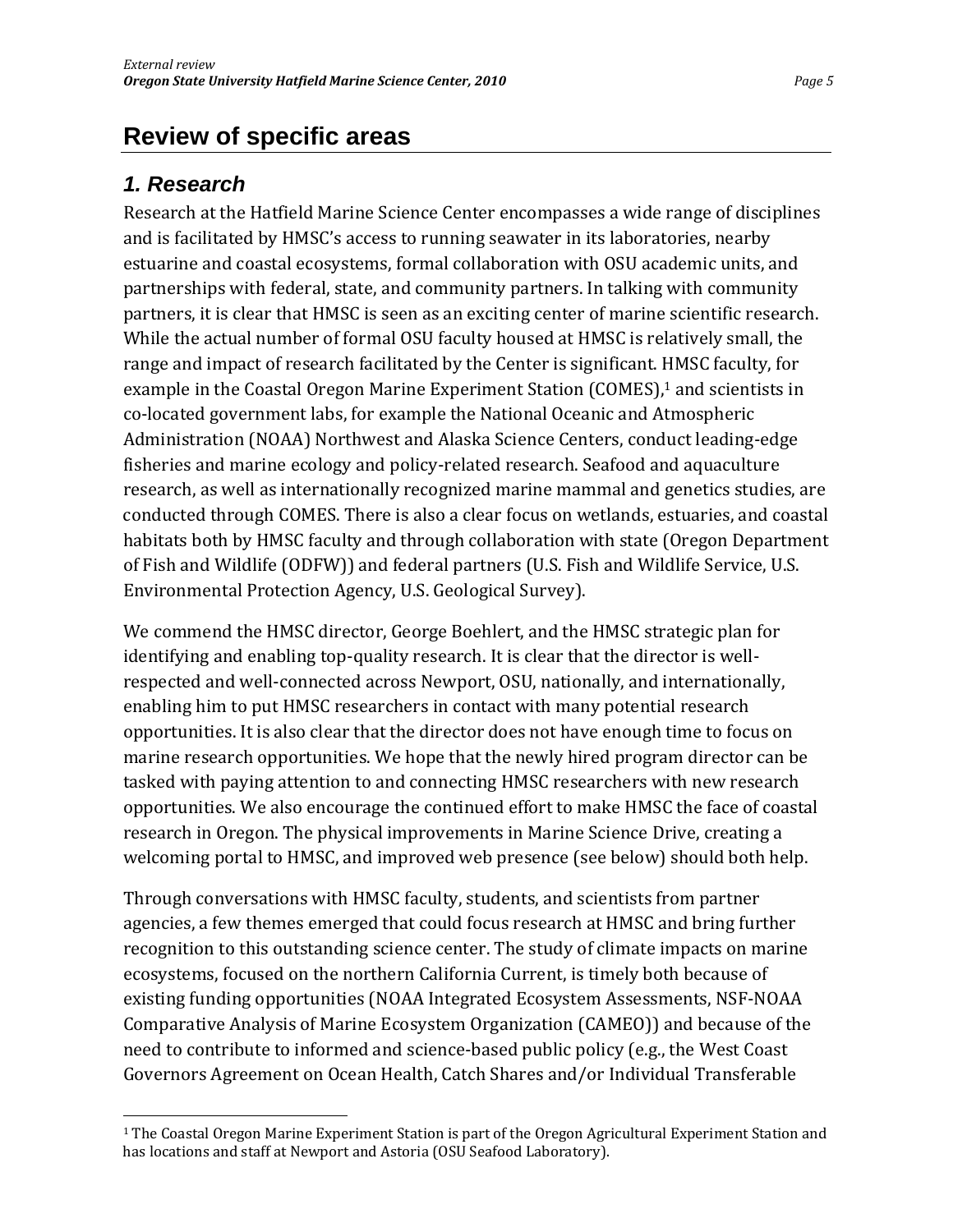Quotas, marine spatial planning). One specific example spanning basic science to fisheries impact is the study of the recurring hypoxia (levels of dissolved oxygen so low that marine life is adversely affected) in Oregon's coastal ocean. A climate impacts seminar series could bring researchers from the biophysical and social science disciplines together from across the HMSC campus and draw upon expertise at the Corvallis campus. The study of coastal watersheds, including changes due to climate variability like shifting runoff patterns and rising sea level, as well as anthropogenic influences, could also be a focus for the skills resident at HMSC and its partner agencies (e.g., EPA, USFW, USGS, ODFW).

To enable the ongoing and future research at HMSC, two opportunities related to cyberinfrastructure were identified. The first is that because HMSC researchers are isolated from the main campus and are also relatively isolated geographically, they rely heavily on electronic tools. HMSC should improve its cyberinfrastructure support by hiring a person to improve the HMSC web site, including its use for accessing marine data. The second cyberinfrastructure opportunity is related to access to marine data, that is, an improved effort on ecoinformatics, especially including the federal agencies at the Center who are themselves embarking on major ecoinformatics programs. To accomplish these tasks may require a re‐examination of how cyberinfrastructure is supported at HMSC. This may include (1) finding ways to charge these costs to research grants and (2) charging equitably across the various faculty members and units (not all HMSC faculty contribute to meeting HMSC cyberinfrastructure costs).

Opportunities to expand HMSC‐based research through collaboration with the newly based NOAA fleet in Newport and for conducting research in collaboration with local fishermen were identified. Lastly, the importance of safe diving and small‐boat programs is critical to enabling research at HMSC. Access to coastal sites requires consistent, safe, and reliable infrastructure such as boats and dive gear, and competent staff to oversee and coordinate these activities. Because these activities carry inherent risk, it is imperative that procedures be in place to provide appropriate training and guidance and ensure safe operations. OSU has recently hired a full‐time person to manage these programs, but we note that this person should be housed at HMSC and administratively placed under the Environmental and Health Safety officer at OSU.

In talking with HMSC faculty and the representatives of the various OSU entities at HMSC (COMES, CIMRS, MMI) it is clear that the faculty do not feel like, nor are they viewed from the outside as, a cohesive group. Faculty members not only have differing levels of state support, not unlike faculty in units on main campus, but they are treated differently by their home departments. For example, some home departments allow HMSC faculty to be major advisors for graduate students and some do not, some provide faculty mentors and some do not. We suggest forming a Marine Science Faculty, but simply renaming the faculty without changing the ways in which they are treated will not be enough. Members of the HMSC Marine Science Faculty should be treated evenly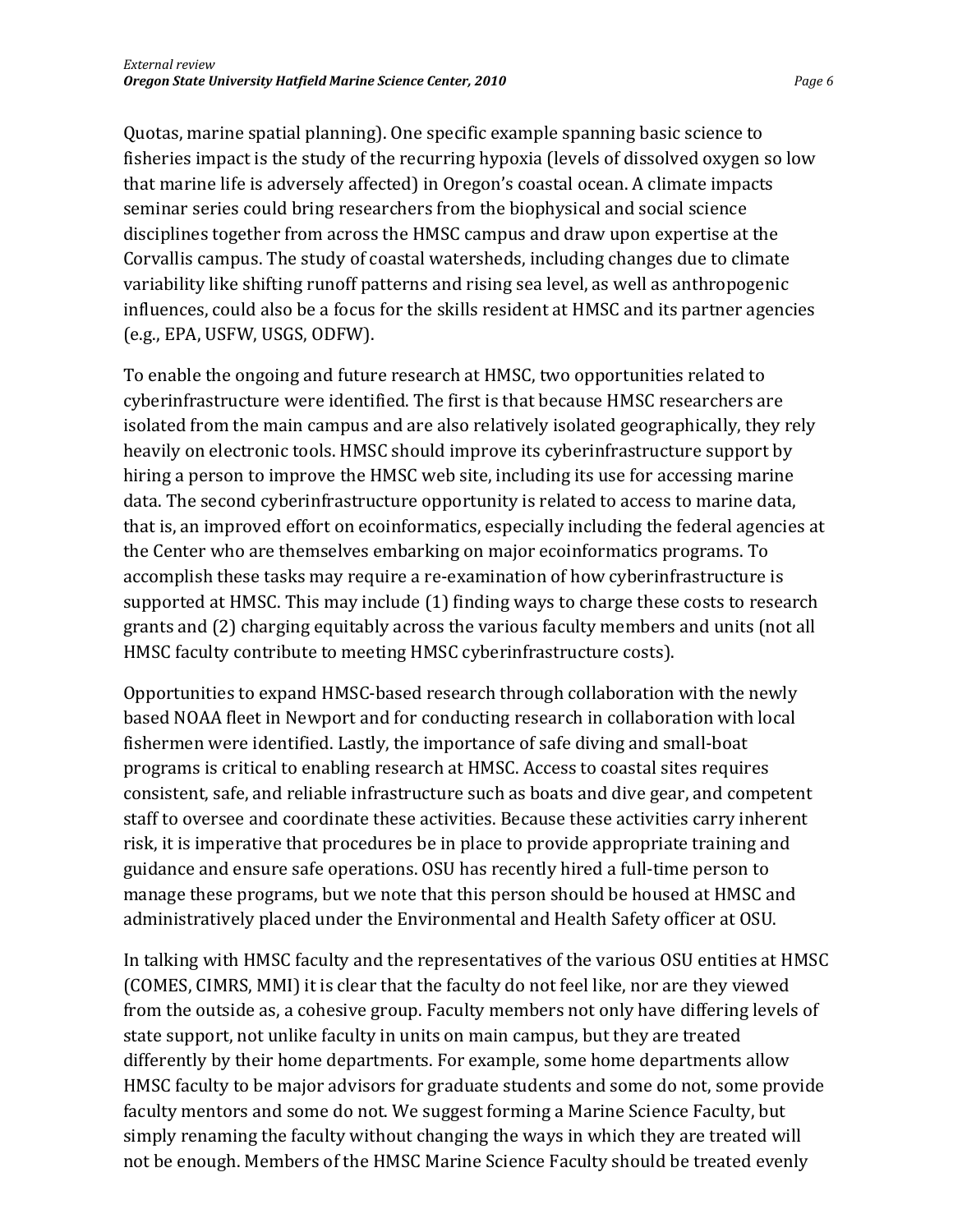by their home units on campus and the Marine Science Faculty "head" should have formal input into promotion and tenure activities in each faculty member's home department. Last, we note that the young faculty members we talked with were all senior research "soft money" positions and urge caution about relying too heavily on this OSU faculty category. We realize "soft money" positions allow flexibility in responding to emerging research opportunities, but those positions are not always the best for young faculty (they can be excluded from various federal government young researcher awards, for example). Perhaps a formal procedure for transition from soft‐ money to a tenure-track OSU faculty position could be adopted.

Structurally, we note the importance of the OSU‐NOAA Cooperative Institute for Marine Resource Studies (CIMRS) for enabling cross‐disciplinary research at HMSC. OSU should give its strongest support to CIMRS for its recompetition, likely to happen next year. We also noted that the Marine Mammal Institute (MMI) was split off from COMES as a separate identity. The Review Team is concerned that MMI has very few faculty and a mission similar to COMES, and thus splitting it off from COMES may be adding more complexity to the organizational structure at HMSC. The added benefits of the separation are not obvious to the Review Team.

#### *Recommendations*

Based on our analysis, the Review Team makes the following recommendations related to research:

- *Establish a Marine Science Faculty at HMSC with the "department" head having formal input into the promotion and tenure proceedings in the faculty member's home department (e.g., Fisheries and Wildlife, COAS).* This would help with building a cohesive faculty at HMSC and improve the uniformity by which HMSC faculty members are treated by their home departments. In particular, Marine Science Faculty should be able to be major advisors to OSU graduate students, no matter their home department affiliation. (Note: this recommendation is restated as part of the set of recommendations in Section V.*)*
- *Encourage further interdisciplinary linkages by exploring the social science and policy dimensions of the big science research issues in coastal and marine sciences. Provide seed monies to develop these intellectual clusters that will target funding opportunities and build transdisciplinary research programs*
- *Hire an additional person in the HMSC cyberinfrastructure group and task them with improving the HMSC web presence, especially the access to marine data and information. In tandem, examine how the cyberinfrastructure is supported at HMSC to make it equitable across units and able to be included as a direct cost in research grants.*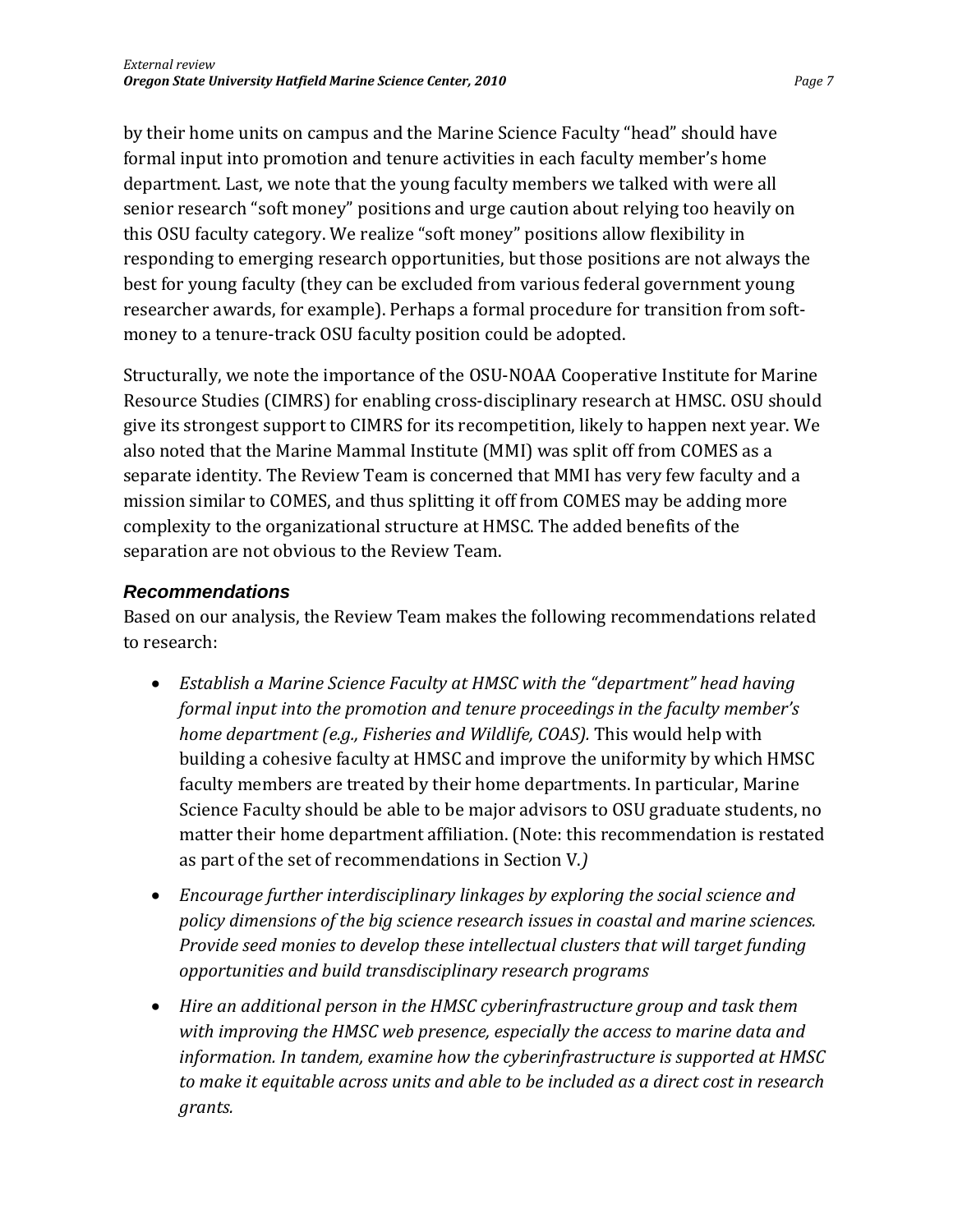- *As voiced in other parts of this report, establish the amount of needed research space at HMSC and elevate a request for new space on OSU's priority list.*
- *Elevate the importance of the seawater system and the dive and smallboat programs as prime enablers of research and provide the necessary coordination and support to ensure safe and reliable access.*
- *OSU should proactively seek better connectivity with HMSC faculty and students.* Two relatively low cost but effective means could be: add a tour of HMSC facilities and research opportunities to the orientation activities and handbooks for both new OSU faculty and graduate students, and convene a OSU‐HMSC‐wide seminar series on a timely research topic, in particular climate and policy impacts on marine ecosystems and coastal watersheds.
- *Consider an OSUHMSCsupported shuttle to enhance existing threedayaweek service between Corvallis and Newport.2 With increased capacity to move easily between facilities, researchers, faculty, and graduate students would be able to make better use of both facilities and strengthen the connectivity between the two campuses.* A frequent, reliable shuttle service should be viewed as a modest but strategic investment, given the potential collaborations and big science research opportunities that HMSC can help facilitate. (*Note:* This recommendation is repeated in the Academic Programs section of this report.)
- *Accelerate campuswide effort to move toward electronic submission of research grants and timely acknowledgement of the receipt of submitted proposals.* These efforts will contribute to more efficient and effective use of faculty and researchers' times preparing and submitting proposals, and help to minimize infrastructure barriers with researchers on the main campus.
- *Review the incentives that are in place for enabling crossdisciplinary research at HMSC, support the efforts of collaborative centers such as the Cooperative Institute for Marine Resources Studies (CIMRS)3 to obtain needed base and projectlevel funding, and avoid adding unnecessary complexity to the organizational structures.*

<sup>2</sup> In cooperation with the City of Corvallis, Benton and Lincoln Counties have established a "Coast to Valley Express" taking riders to and from the cities of Corvallis and Newport for \$7.00 one way. The service runs in the mornings and afternoons on Mondays, Wednesdays and Fridays.

<sup>&</sup>lt;sup>3</sup> The OSU-NOAA Cooperative Institute for Marine Resources Studies (CIMRS) is a long-term, NOAAuniversity partnership dedicated to research in marine science, graduate and public education, and cooperation with regional industries and communities that are dependent on marine resources.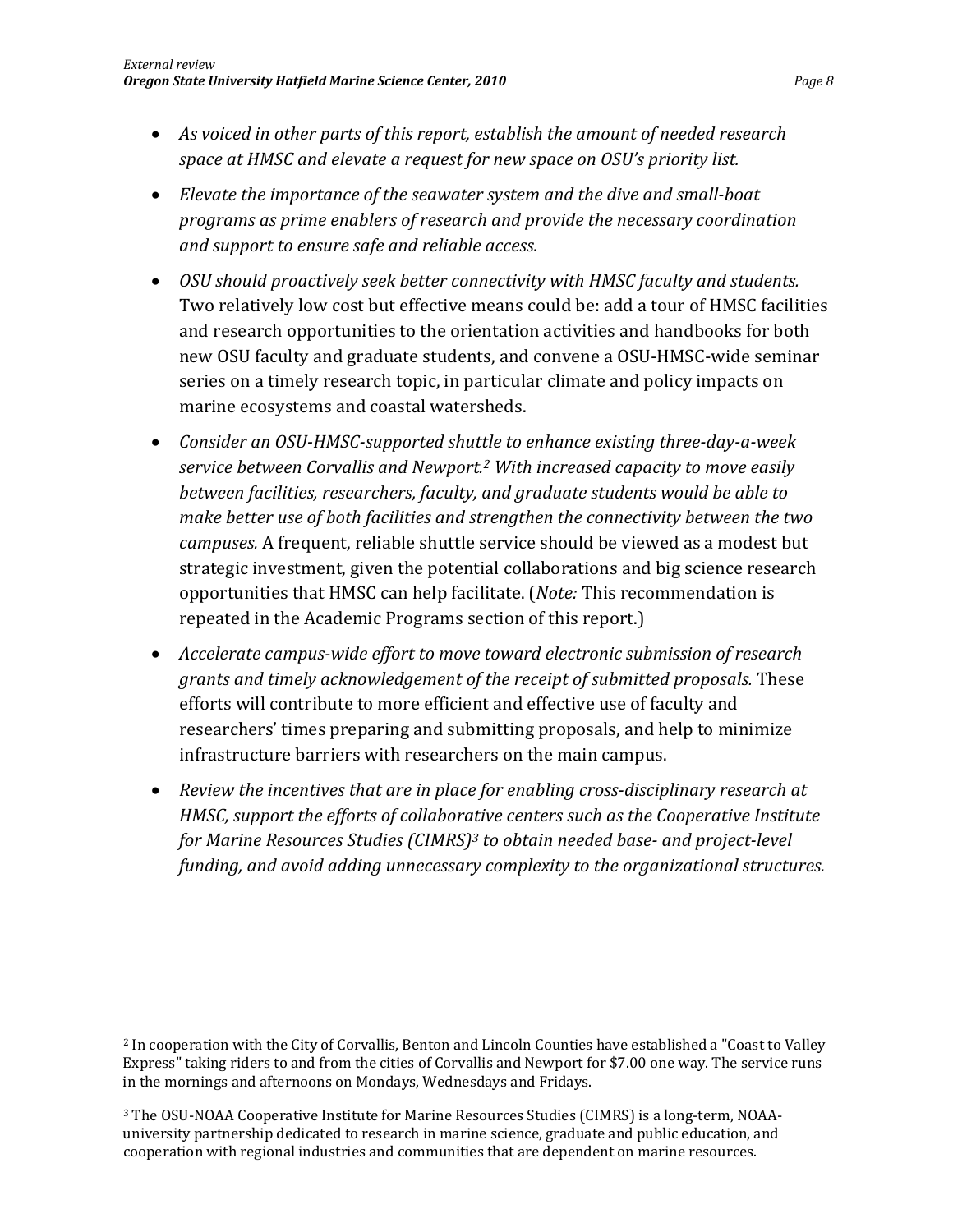## *2. Academic programs*

Academic opportunities at HMSC are diverse, targeting a variety of age groups and types of learning. At one end, HMSC has a strong K‐12 program and Visitor Center highlighting public outreach. At the other end, HMSC contributes to the undergraduate and graduate marine education mission of the University. The organizational structure of the academic programs at HMSC is complex because the Center is an interdisciplinary research center, not a traditional academic unit. This non-traditional nature stems from the fact that HMSC reports administratively to the Research Office at OSU and has few faculty members with teaching FTE. Thus funds for college‐level education (including the salary of the Academic Program coordinator, instructors, equipment, and infrastructure) must come from either inappropriate sources (i.e., the Research Office) or highly unpredictable sources such as the departments and colleges on campus. With the advent of OSU's Ecampus, there is a mechanism to offer courses using paid instructors (rather than faculty with teaching FTE) but, as is explained below, there is no formal funding model that keeps tuition costs the same for students who are taking courses at HMSC rather than on the main campus. Below we review the opportunities and challenges of academic programs at HMSC in more detail.

#### *HMSC has a strong K12 program and Visitor Center highlighting public outreach***.**

The K‐12 and Visitor Center are managed by Oregon Sea Grant, which focuses on providing marine science literacy for the general public. By most accounts, these programs are highly successful: 12,000 K‐12 children from a variety of traditional and non‐traditional backgrounds visit HMSC annually, about 150,000 others each year tour HMSC's Visitor Center individually and in groups, and approximately \$80,000 in donations is raised. The Visitor Center, in particular, provides the public face for marine programs at HMSC and OSU. The Center provides an opportunity for OSU to reach out to the local coastal population but also vacationing tourists from around the world (see also Community Partnerships for more about this outreach opportunity). It is clear that funding is a constant struggle for the Visitor Center, which is eased by the thousands of hours donated by nearly 75 volunteers. Additionally, nominal fees charged to the participating schools or clubs help support the K‐12 program. Based on our conversations with Nancee Hunter, Sea Grant education director), other challenging areas include keeping the bookstore associated with the Visitor Center profitable and updating the exhibits (many of which are focused on and developed by researchers at OSU). On the positive end, much needed renovation in 2009‐2010 to the Education Building (discussed below) has substantially improved the K‐12 teaching facilities.

The Visitor Center also serves as a "social laboratory" for the Free Choice Learning Program created by Oregon Sea Grant. Science and Math Education (SMED), Marine Resource Management (MRM), and Environmental Sciences offer graduate study in free choice learning. This educational program is one of six partners along the west coast developing education and research opportunities for marine science educators. We did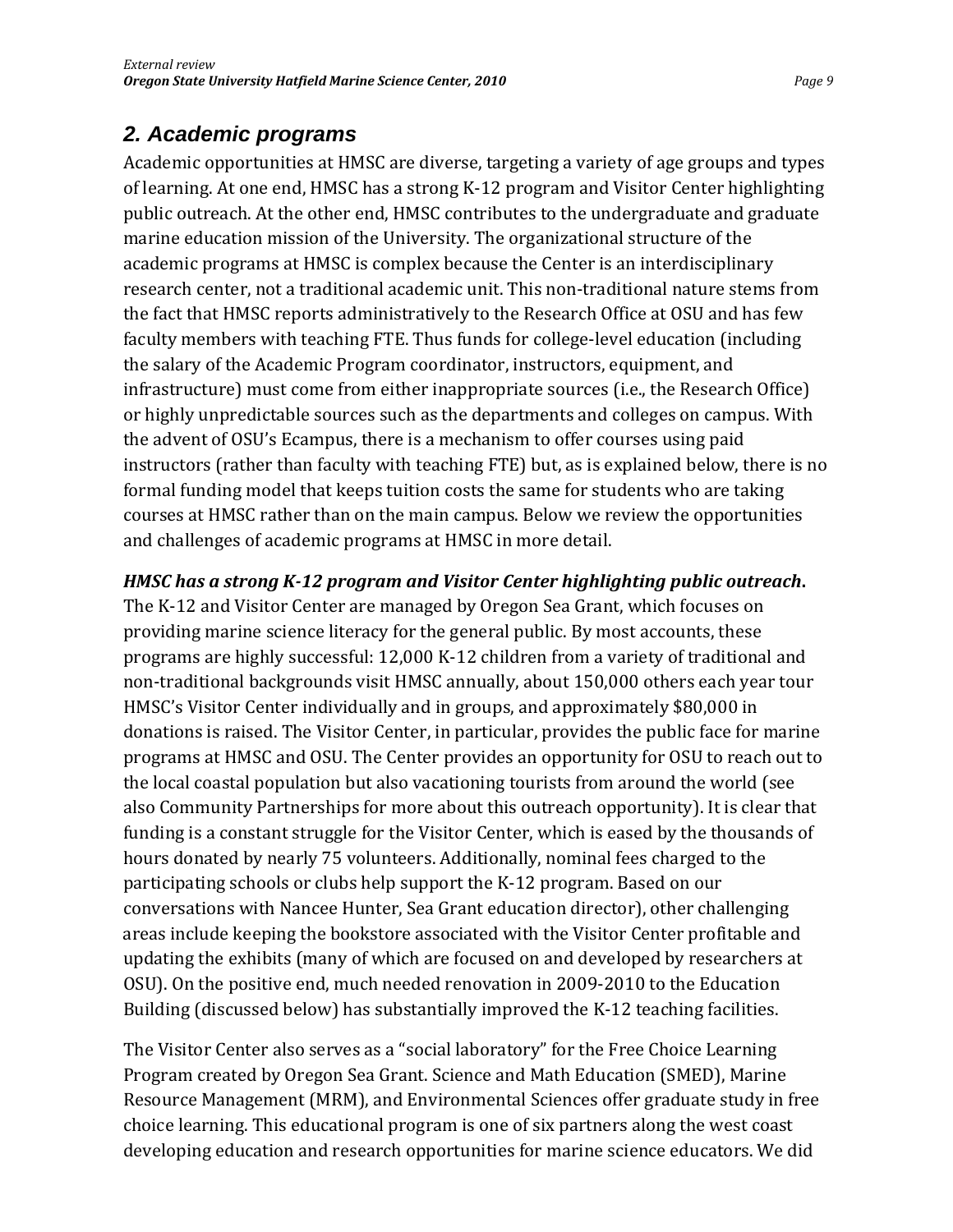not have an opportunity to interview participants or look at program statistics to gauge its success.

*HMSC contributes substantially to the undergraduate and graduate marine education mission of OSU.* College‐level education at HMSC is a collaborative effort between the Center and the colleges and departments on the main campus. There are a number of different educational opportunities that include upper and lower division undergraduate courses, undergraduate internships, graduate courses, and support for graduate student residents.

1. *Undergraduate upper division courses*: Upper division undergraduate courses (e.g., Bi 450, FW 323, FW 426, FW 431, FW 454) are mostly taught by faculty or instructors in the colleges of Science and Agricultural Sciences. These courses have been relatively successful (high student satisfaction and enrollment), particularly over the past 5 years, when the director, the Academic Program coordinator, and select administrators and faculty from the College of Science and College of Agricultural Sciences in Corvallis began to work together in a coordinated and collegial fashion to create an attractive learning environment. These upper level courses provide hands‐on, experiential learning to students who attend class all day, and live at HMSC, for an entire term. Some of these courses are so successful that they attract undergraduate students from all over the country and world to OSU explicitly so that they can enroll in these courses. The collaboration mentioned above has stimulated the director to make a number of much needed infrastructure improvements including the renovation of the classrooms and laboratories in the Education Building and the acquisition of new microscopes to replace old and dilapidated versions (jointly funded by HMSC, Program in Biology, and Department of Fisheries and Wildlife). A continuing challenge for those departments that offer these courses is funding. The courses cost more than campus‐based courses because they often require more faculty, teaching assistants, and transportation given their term long nature (e.g., Bi 450 is 16 credits). As of now, these courses are offered through Ecampus so that funds come back directly to the responsible units but Ecampus tuition is much higher than on‐campus rates. Thus, students who want to take a course at HMSC have to pay extra for tuition and housing while living off campus. This may be prohibitive for most students and disadvantages lower-income students. Thus far, this extra tuition has been waived by the administration but there is no policy to formalize this model.

Summer courses at HMSC are designed for students who would like to take upper division courses within the summer session schedule. These courses have had uneven enrollment over the years, but by offering more popular courses (e.g., marine mammals and birds) that are not available any other time of year, it seems likely that the enrollment will stabilize.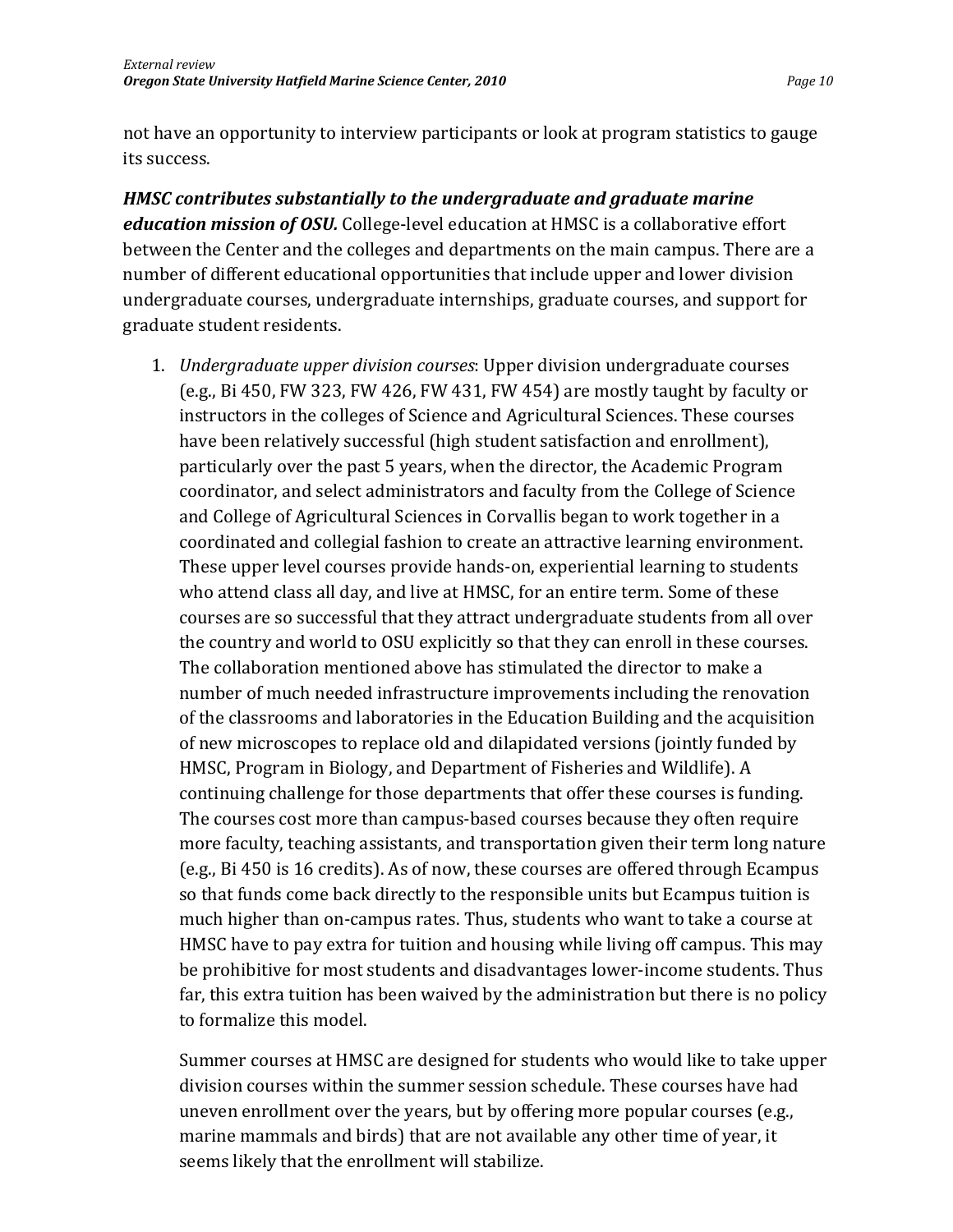- 2. *Undergraduate lower division courses*: Lower division undergraduate courses are a new development at HMSC. The goal of these courses is to expose new OSU undergraduates to marine biology and the opportunities at HMSC. For the most part, these have been organized and taught by Itchung Cheung, the Academic Program coordinator. They consist of 1 credit experiential weekend courses (Bi 111, FW 111) for non-science majors, where they are exposed to such topics as marine mammals, marine birds, ecology of coastal forests, and marine habitats. They have had moderate enrollment each term (15‐40 students). In addition, HMSC has recently been using a hybrid model, which involves an online portion coupled with a weekend trip to HMSC for more hands on activities, for students with time constraints. It's too early to tell whether this will be a good model, but early indications have been good. Overall, outreach to lower division students at OSU has been promising but modest and incremental.
- 3. *Undergraduate summer internships*: Other opportunities for undergraduates at HMSC involve summer internships. The summer internship program at HMSC is strong, with about 30 students sponsored in 2010. The students are sponsored from a variety of sources including a National Science Foundation Research Experiment for Undergraduates grant, HMSC Visitors' Center, NOAA, U.S. Environmental Protection Agency, Oregon Department of Fish and Wildlife, and other programs, and provide an additional mechanism for OSU and agency scientists to engage in education. Although we didn't have an opportunity to interview the participants in these programs or view exit interviews, it seems clear that HMSC is gaining a reputation as an active center for talented and diverse undergraduate students from around the country to conduct research in marine science.
- 4. *Graduate courses:* The availability of graduate courses at HMSC has mostly involved access to those offered on main campus using the telecom system. HMSC has a dedicated room for this purpose, part of the 2009‐2010 Education building renovations, but the access and use on the main campus side has been spotty and unreliable. In a meeting with the graduate students, they cited many cases in which faculty on campus were unwilling to use the telecom system due to the hassles of setting it up and having students off campus. The students and their advisors see this as a huge impediment for them because, without telecom, they must either drive to campus for a course or move there for the term. Many students are supported on graduate research assistantships when at HMSC, so this can be a strain on their ability to work and take courses simultaneously at HMSC. In addition, the commute can be costly, inconvenient, or impossible if they do not own a vehicle.

Another type of graduate course offered at HMSC has been the 2‐week intensive course, typically offered in September before courses start in the fall. In the past,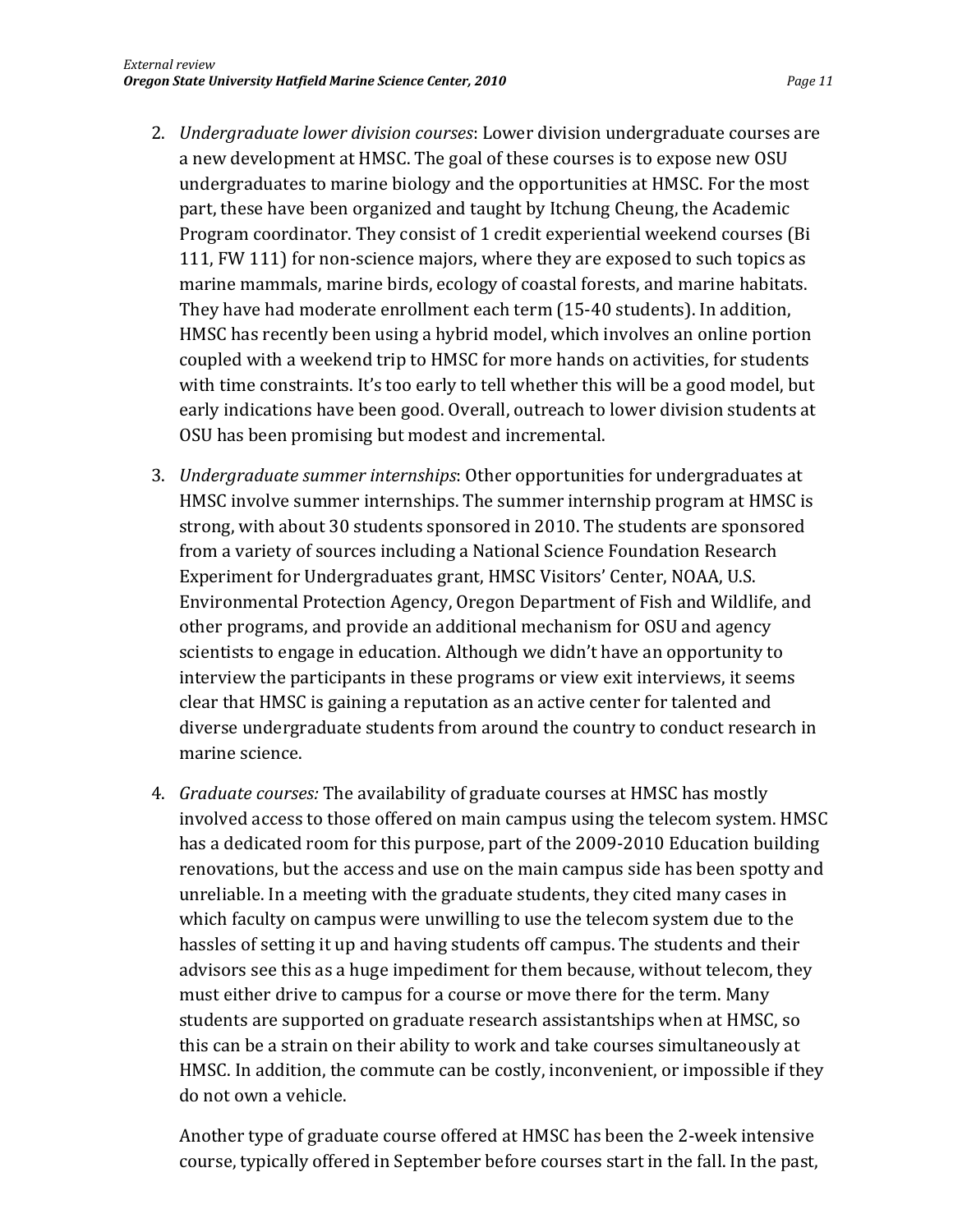these courses have been offered by Partnership for Interdisciplinary Studies of Coastal Oceans (PISCO) faculty and include graduate students from OSU and other PISCO institutions.

5. *Graduate student residents:* Graduate student residents at HMSC face a number of challenges compared to those on main campus. As described above, they have competing needs to conduct research with their advisors at the Center and take courses on the main campus. As well, they do not normally have access to graduate teaching assistant positions, and even if they do, most of those positions are at the main campus. Another important issue for resident graduate students is the OSU fees they must pay for health care and other on‐campus activities, which are impractical for them to access. Thus, they are paying for services they rarely use, resulting in less money for them to use to gain such services in Newport. The graduate students expressed a feeling of frustration that there is no formal graduate student advocate to help them navigate what they perceive to be a major problem with fees and access to health care (this is not part of the Academic Program coordinator's duties).

On the positive side, graduate students who conduct research at HMSC can compete for the lucrative Markham Research Awards, which can be upwards of \$10,000. These awards make a significant difference in the kinds of thesis research projects students can conduct at HMSC. Finally, there is a successful graduate student organization (Hatfield Student Organization, HsO) that is designed to help with issues unique to HMSC students. Students expressed appreciation for the HsO but wished for more faculty engagement and intellectual interaction.

#### *Recommendations*

Based on our analysis of the Academic Programs at HMSC, the Review Team makes the following recommendations:

- *HMSC should have a clear funding mechanism to support the important educational programs offered at the Center.* This is partially an organizational structure issue (addressed in Section 5) for which funding needs to be identified to pay for the Academic Program coordinator and maintenance of the educational facilities and equipment. However, it is also a funding‐model issue. A formal and permanent plan must be in place to allow the sponsoring units of the courses to use Ecampus without having the extra tuition charged to their students. Without the tuition, in part, coming back to the sponsoring units, there is no incentive for courses to be taught at HMSC.
- *With a consistent funding model and online courses, HMSC should actively encourage more departments on the main campus to develop courses at all levels (lower and upper division, graduate, and extension) to be taught at HMSC (either*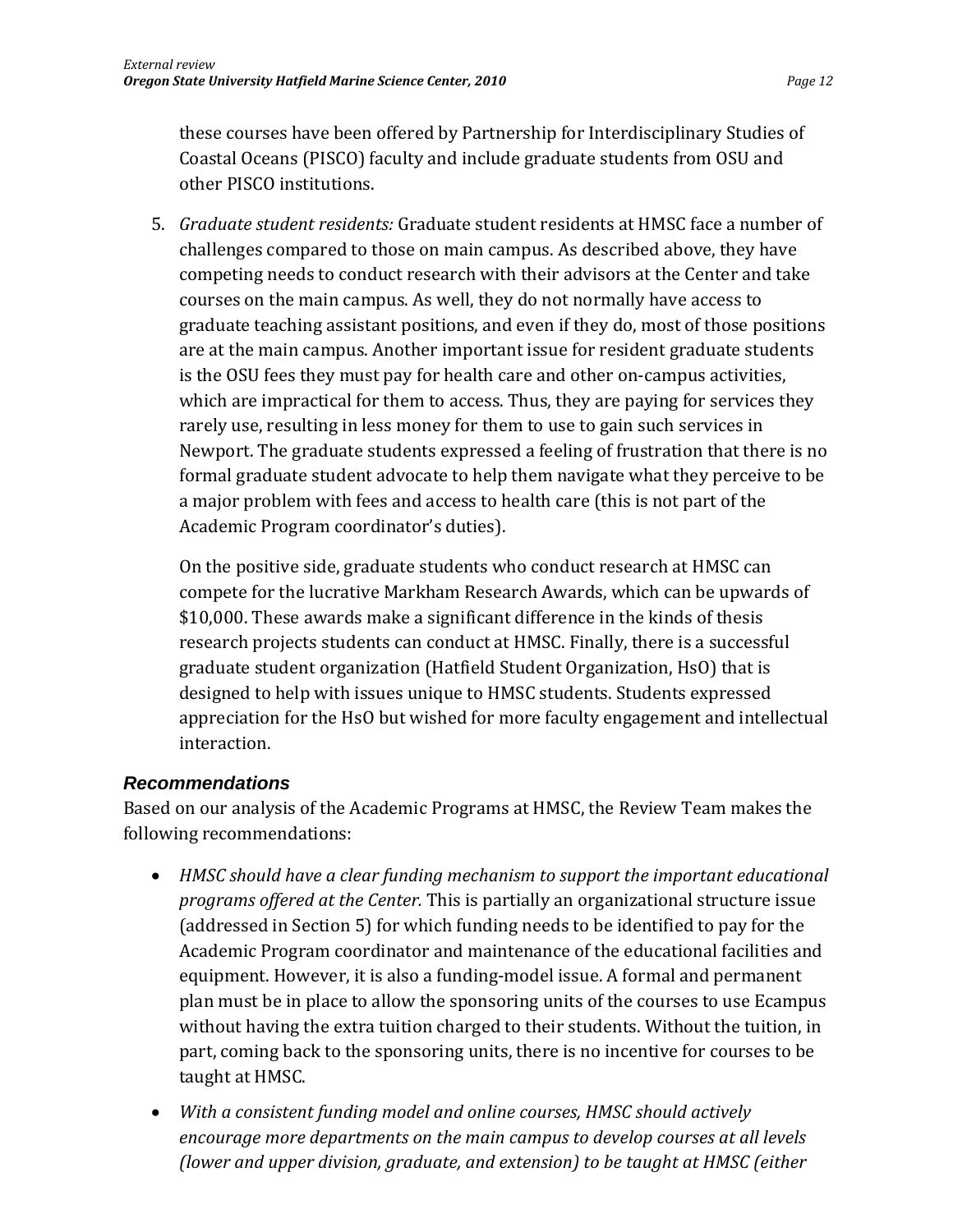*onsite or delivered remotely).* The success of the summer education programs should be maintained and future summer courses encouraged. HMSC should pay special attention to underrepresented departments or colleges such as Oceanic and Atmospheric Sciences, Forestry, Engineering, and Liberal Arts. The goal should be to increase marine science literacy and exposure in all disciplines at OSU, and make HMSC the face of marine science and marine policy on the coast.

- *HMSC and the main campus should continue to support accessibility of the Center to new undergraduate students who are unfamiliar with the HMSC and the marine educational opportunities at OSU. In addition, HMSC should continue to increase the visibility of their undergraduate internship program especially to historically underrepresented students.*
- *HMSC should appoint a faculty representative from the Center to facilitate graduate education at the Center by engaging faculty, administrators, and staff on both campuses.* This representative would be similar to a chair within a graduate program and could advocate for HMSC graduate students within their respective programs, at HMSC and University‐wide.
- *HMSC and the main campus must work together to make graduate courses more accessible to graduate students living in Newport. This should include consideration of the following actions: a) Require faculty on the main campus use electronic delivery by videoconference or related means when an HMSC student is enrolled in their course (b) provide for a dedicated HMSC videoconferenceequipped classroom on the main campus (this would require support and facilitation by Media Services so it would easy and reliable for all concerned), and c) provide more graduate courses at HMSC using the funding model described above.*
- *Main campus, HMSC, and Oregon Sea Grant should work together to better market and showcase the Visitor Center, bookstore, and surrounding nature reserve.* With the new NOAA facility, the road and sidewalks will be improved and this seems like a great opportunity to upgrade the entrance to the Visitor Center and make HMSC more the face of OSU at the coast (see also recommendations in section 4).
- *Establish a small Visitor Center "outlet" on Newport's northern bay front.* The bay front area attracts by far the majority of visitors to the area. This outlet could advertise the programs and attractions of HMSC and the Visitors Center, thus attracting more visitors to the south side of the bay, but also be a small bookstore retail outlet, increasing revenue to that venture. Staffing could be part of the usual Visitors Center volunteer program.
- *Consider an OSUHMSCsupported shuttle to enhance existing threedayaweek service between Corvallis and Newport. With increased capacity to move easily between facilities, students, scientists, and staff could attend lectures or meetings on campus, as well as enroll in classes in lieu of using videoconferencing.* As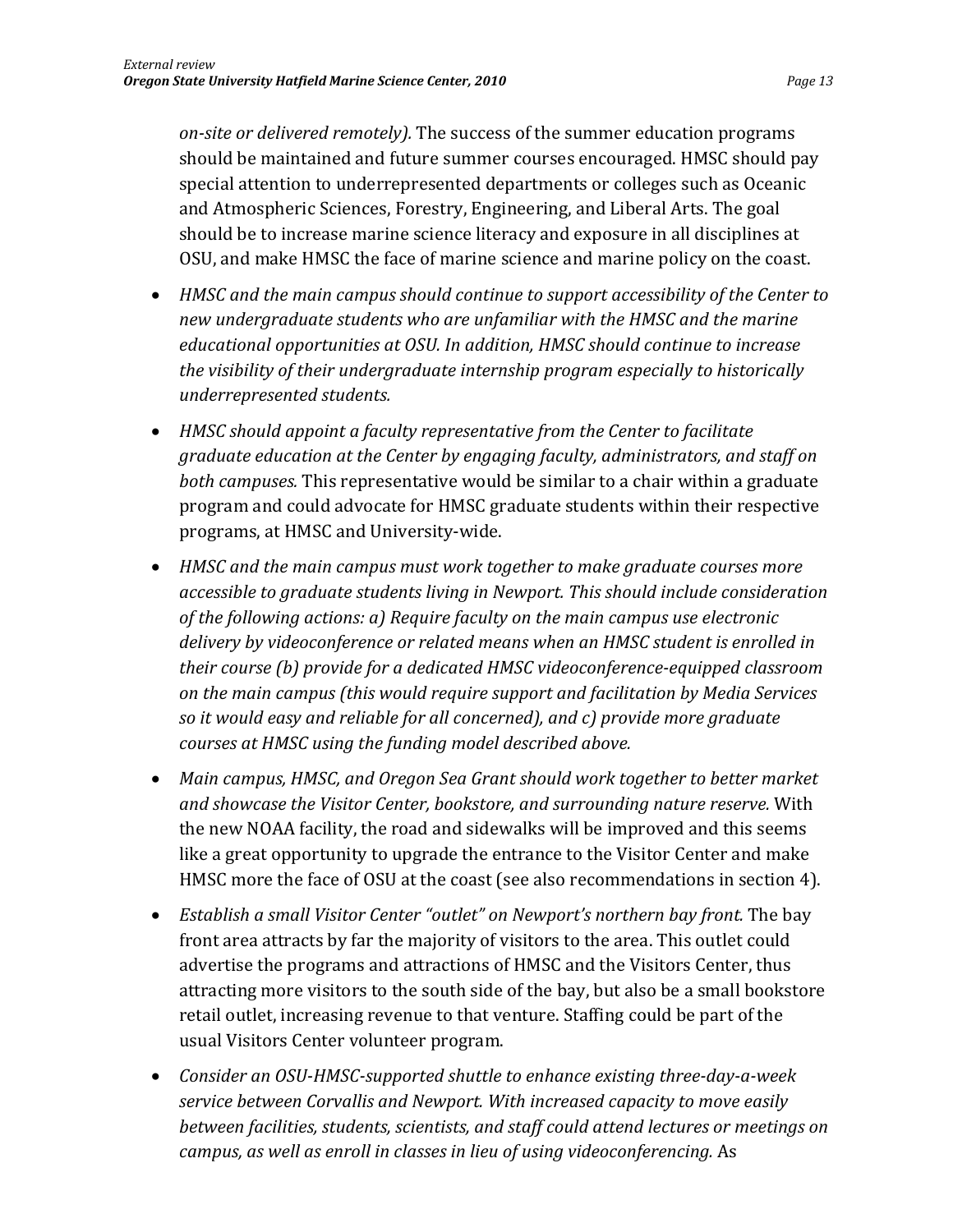connectivity grows, there could be a second shuttle for OSU faculty and students (and administrators!) to make better use of the facilities and expertise the HMSC community has to offer.

 *HMSC and main campus must resolve the fee structure charged graduate students who are living offcampus at HMSC.* If these students are charged the same fees as those on campus, they are entitled to equal and ready access to health care and other services in Newport.

## *3. Partnerships and infrastructure*

It was clear from the perspective meetings that the Hatfield Marine Science Center is a respected partner of the federal and state agencies and institutions working in Oregon and the Pacific Northwest. In addition, the graduate students located at HMSC acknowledged that they saw clear advantages for them to be able to work with scientists from federal and state agencies; they noted that the interdisciplinary atmosphere on the HMSC campus was a distinct opportunity to them when compared to being on the main OSU campus.

The HMSC federal partners include three organizations from the National Oceanic and Atmospheric Administration: the Alaska Fisheries Science Center, the Northwest Fisheries Science Center, and the Pacific Marine Environmental Laboratory Vents Program, and soon, a fourth, the Marine Operations Center–Pacific. In addition, the U.S. Fish and Wildlife Service, U.S. Environmental Protection Agency, and the Oregon Department of Fish Wildlife have facilities on the campus of HMSC. Other agencies resident at HMSC are the U.S. Department of Agriculture and the U.S. Geological Survey. While the Review Team could not speak to all partners, those with whom we did meet uniformly saw clear advantages to working with OSU faculty and students as facilitated by HMSC. A culture of interdisciplinary collaboration was evident; the leadership of HMSC was effectively fostering that collaboration. The NOAA entities and EPA provide opportunities for lab and field work and the Fish and Wildlife Service is looking to increase interactions and can offer 'restoration test beds' because they manage six refuges in the region and there are significant habitat restoration activities taking place or planned. This offers an excellent opportunity for OSU students to be engaged in ecological monitoring of restoration effectiveness and is an opportunity to be pursued and facilitated (see the Research section about coastal watersheds as a research opportunity).

An additional partner is the Oregon Coast Community College. The Review Team met the president of the College and it was evident that he saw a high value of partnership with HMSC and eagerly wanted to expand that partnership. For example, the OSU Extension Service is partnering with the College and others on the first annual Natural Resources School, which is covering agriculture, forestry, and fisheries and includes field sessions with several courses taught by OSU faculty. A stronger partnership between HMSC and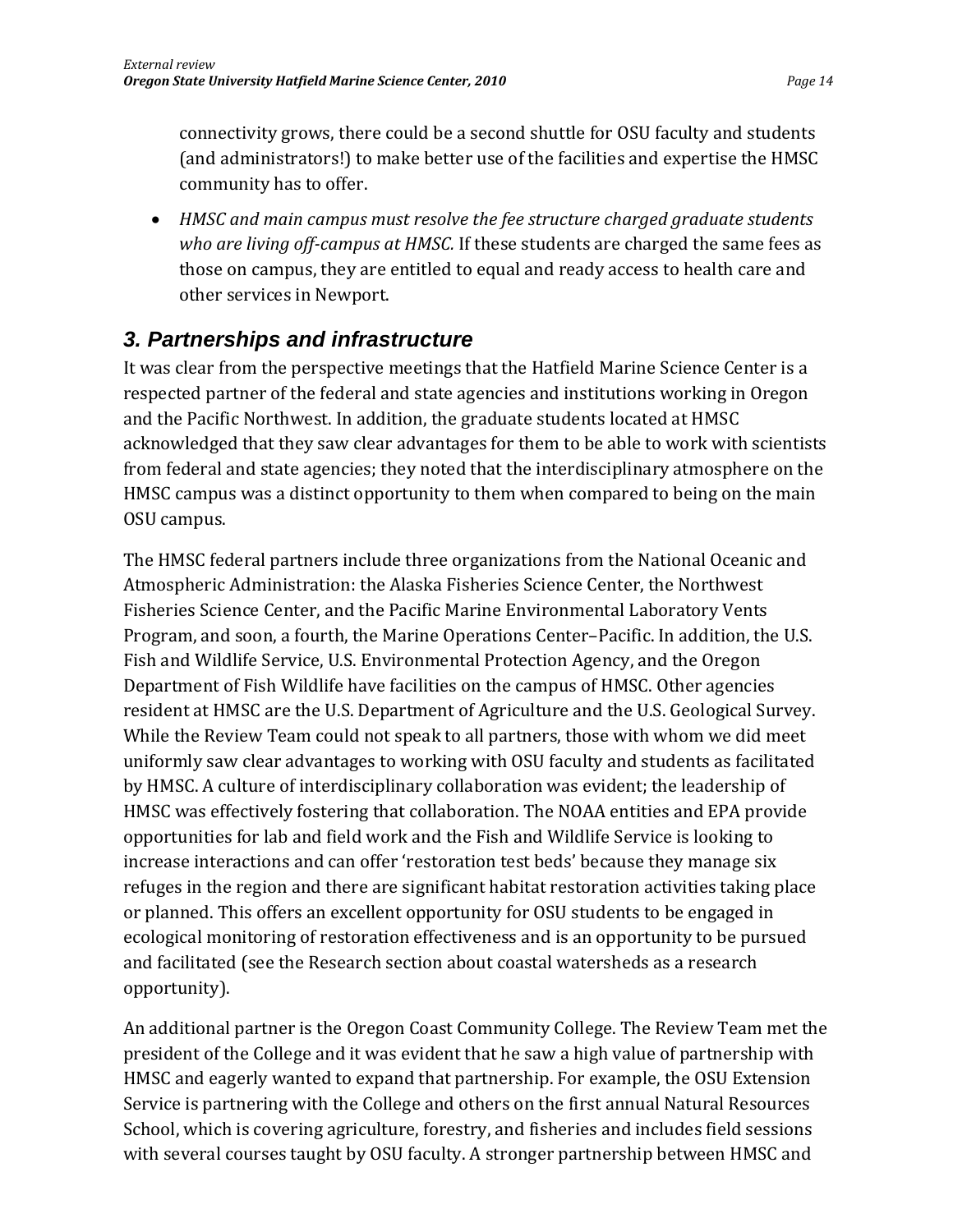OCCC can only benefit the value of HMSC to the region, and will also serve as another education conduit to increase translation of OSU marine research for use by Oregon's coastal community.

Related to increasing partnership, all the agency representatives noted that they would like to see even more interaction with graduate students. The Review Team did hear, however, that one clear gap limiting collaboration through graduate students was the lack of a mechanism to support students during their first year. The federal scientists can often find funding to support the masters student's research but cannot easily find financial support during the first year when the student is completing coursework. If there were financial support for first‐year students then the possibilities for additional collaboration and support for students from federal agencies would likely increase.

The relationship with NOAA has special characteristics because NOAA owns two of the buildings that are used primarily by OSU faculty and is part of a shared seawater system. This sharing of facilities requires a joint operating agreement between NOAA and OSU. In addition, there is an acute space limitation at HMSC that was acknowledged by many during the review. This space limitation is severe and will only become more acute as NOAA increases its operations in Newport when the Marine Operations Center is fully operational. To emphasize that this is a pressing and legitimate issue is to recognize that no new University research building has been built since 1965. HMSC has sought outside capital funding and has been aggressive in doing so; the Review Team learned, however, that HMSC was not selected for a National Institute of Science and Technology grant for a new Marine Genomics Building. Thus, a near‐term resolution of space issues is not on the horizon at this time; this illustrates that the University must look within to put HMSC and HMSC leadership in a position that maximizes the potential to resolve this pressing issue.

As space becomes limited, tensions among partners and staff can increase, which is a common issue at any facility and does not reflect on the management of HMSC. However, because of this space dilemma, staff at HMSC would like to see more transparency in the negotiations between OSU and the federal agencies, particularly NOAA because of the shared facilities. Moreover, if the HMSC director is to be effective in securing new facilities then the director must have the right access to key leadership within the OSU administration (see section V on organization) to be an effective advocate for HMSC. Further, the Review Team suggests that OSU strongly consider dedicating a development officer to HMSC, because of the pressing space and associated infrastructure issues. In the perspective meeting with community leaders it was clear that the community is willing and eager to support HMSC because they see the value of the Center to region, and the South Beach area, where HMSC is located, is the growth area for Newport. Thus, they support targeted growth at HMSC to increase its value to the community, which further supports consideration by OSU for a dedicated development officer for HMSC.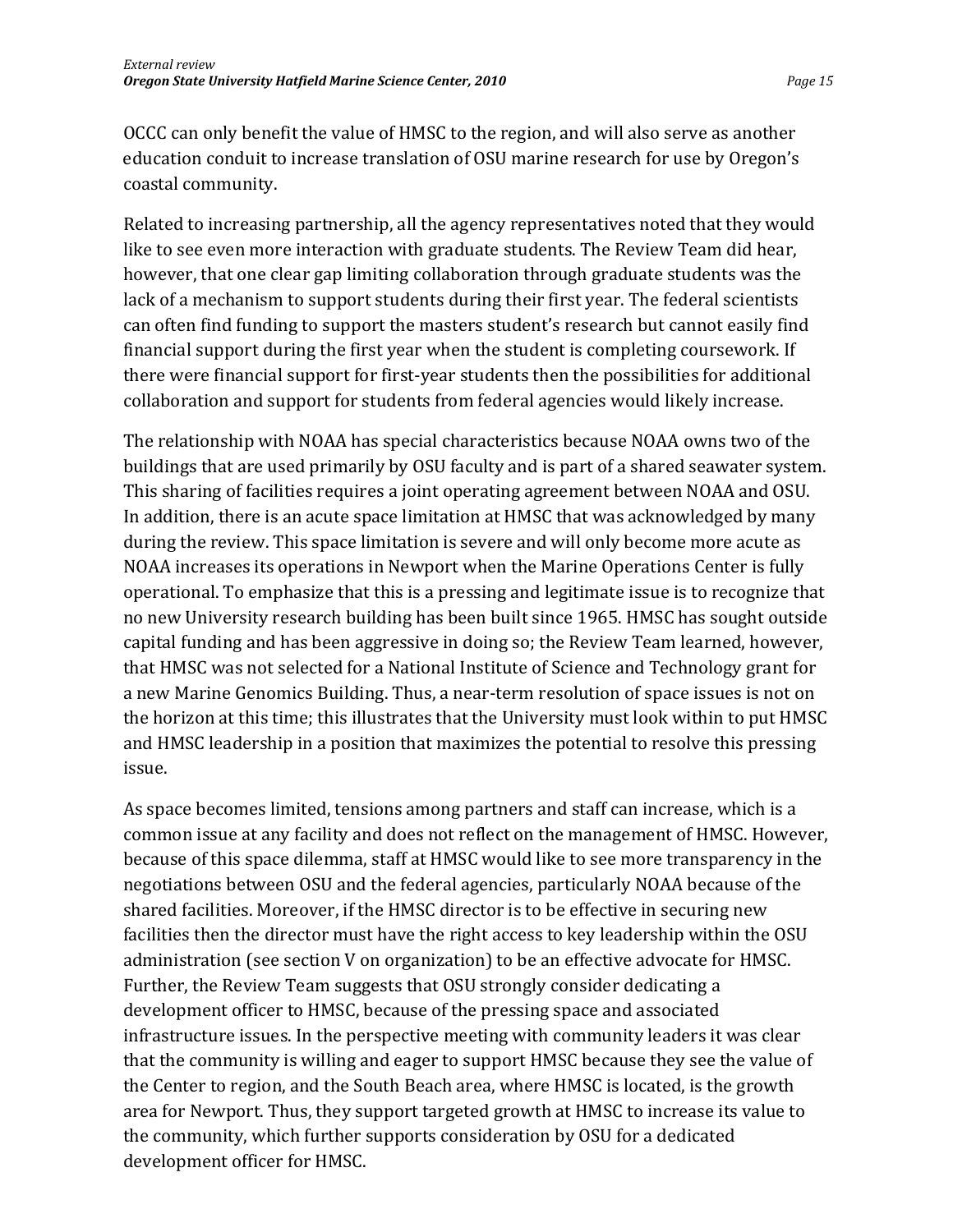HMSC has built and is maintaining strong partnerships with key federal agencies that have substantive and significant research and management mandates in the Pacific Northwest. The director has sought to nurture those partnerships. There is a potential for further synergy if the HMSC can truly become the coastal face of OSU. A stronger position for HMSC as the coastal presence of OSU will bring stronger recognition of its value to the University and coastal communities of Oregon and Pacific Northwest. An increase in the ability of HMSC to be OSU's portal to the Northern California Current ecosystem through enhancement or development of infrastructure such as a small boat program and associated vessels, a dive program and a state‐of‐the‐art seawater system would be tangible assets that would enhance partnership possibilities and opportunities with all partners, federal, state, and local.

#### *Recommendations*

Based on our analysis, the Review Team makes the following recommendations related to partnerships and infrastructure:

- *So the HMSC director may be an effective advocate for the Center, including securing new facilities and equipment, OSU should ensure that the HMSC director has access to key leadership within the OSU administration.*
- *OSU should strongly consider dedicating a development officer to HMSC, because of the pressing space and associated infrastructure issues, and because of the strong support of HMSC by Oregon's coastal community.*
- *OSU should develop an institutional initiative to make the HMSC the recognized face of OSU on the coast.* The initiative should include the administrative, organizational, and infrastructure needs to solidify and enhance HMSC's prominence as the coastal face of OSU. This would include making HMSC OSU's portal to the Northern California Current ecosystem through enhancement or development of infrastructure such as a small boat program and associated vessels, a dive program and a state‐of‐the‐art seawater system. These tangible assets would enhance partnership possibilities and opportunities with federal, state, and local organizations. It would also strengthen the research efforts and academic programs.
- *HMSC and OSU should build a stronger partnership with Oregon Coast Community College.* An enhanced partnership with OCCC will increase the value of HMSC to the region, and will also serve as another education conduit to increase translation of OSU marine research for use by Oregon's coastal community.
- *HMSC and OSU should identify a mechanism for financial support for firstyear graduate students.* For master's students working with federal scientists, the federal scientists can often find funding to support the student's actual research but cannot easily find financial support during the first year when the student is completing coursework. If there were financial support for first‐year students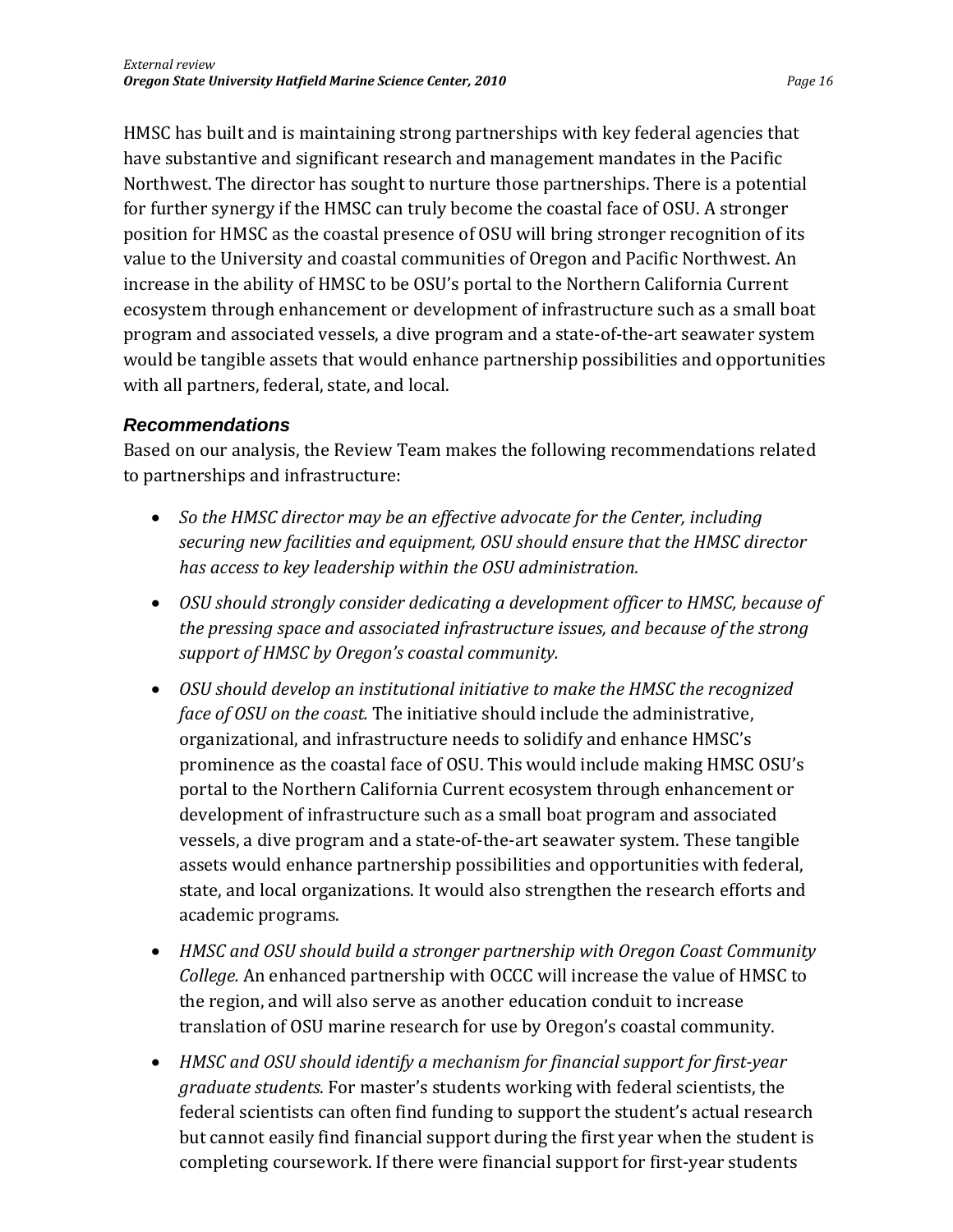then the possibilities for additional collaboration and support for students from federal agencies would likely increase. Implementing this recommendation would enhance academic opportunities and attractiveness of the HMSC.

 *HMSC should continue to support partnerships with NOAA and EPA to provide opportunities to graduate students for lab and fieldwork, and should work with the Fish Wildlife Service to facilitate the use their refuges as 'restoration test beds'.* This offers an excellent opportunity for OSU students to be engaged in ecological monitoring of restoration effectiveness.

## *4. Community interactions*

Newport community leaders clearly see the Hatfield Marine Science Center as an economic driver and valued resource. We interviewed an enthusiastic and supportive group of community leaders including:

- Patricia Patrick, Newport City Council member; chair, Newport Urban Renewal Commission;
- Jim Voetberg, Newport city manager;
- Patrick O'Connor, president, Oregon Coast Community College;
- JoAnn Barton, commissioner, Port of Newport;
- Tom Picciano, Georgia Pacific Toledo mill;
- Tom Rinearson, superintendent, Lincoln County School District; and
- Fred Postlewait, chair, Oregon Coast Aquarium board, and president, Oregon Coast Bank.

All expressed their support of the marine science center and their perception that scientific expertise there was a valuable resource for them. Many of the community leaders were able to cite examples of connections to HMSC, such as research assistance sought for assessing ecosystem impact of effluent discharge 8 miles from the Toledo Georgia‐Pacific plant into the ocean. Another example pointed to attracting new residents and the benefits of having more than 300 scientists in the area. Others applauded efforts to involve coastal fishers (small boat owners) in research, helping offset otherwise lost income and also helping members of the fishing community better understand OSU and HMSC research efforts. Tension that had resulted from a perception that OSU was imposing a "conservation philosophy" on fishers' ability to make a living had begun to ease. HMSC was credited with this more favorable perception.

These community leaders are looking forward to the NOAA move to Newport. They see increased economic activity associated with the move and they are planning to put investments into the "south side" which they designate as their science enterprise area. The Urban Planning Commission envisions a more inviting entry to the south side with bicycle pathways and citizen trails that will bring visitors to the HMSC campus. Thus, they are completely supportive of the HMSC master plan which aims to create a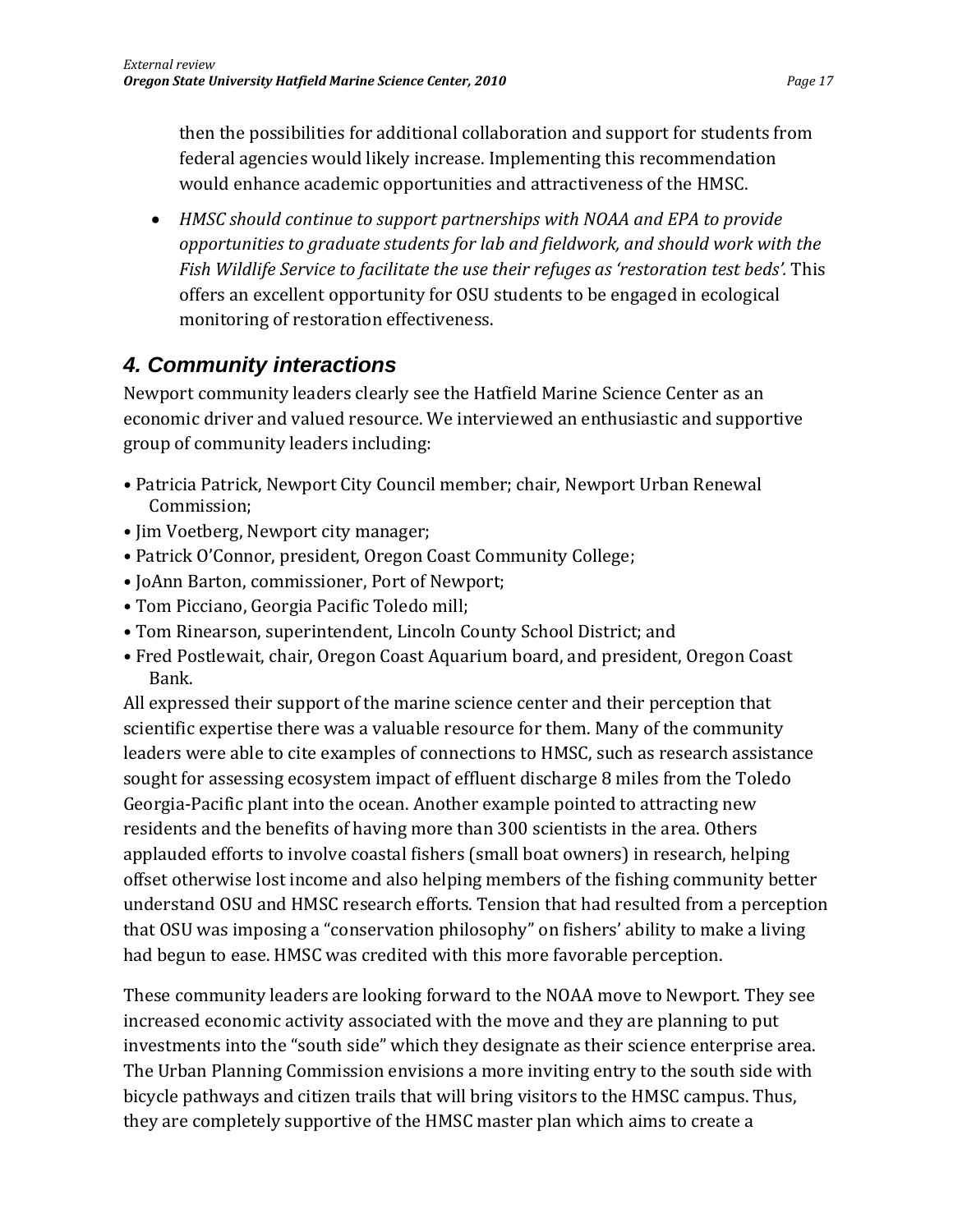pedestrian‐friendly site and ask that OSU make an investment into programs and projects that will bring more visitors to the site.

The Review Team was interested in the community leaders' perception of HMSC as the coastal face of Oregon State University. The response was interesting. All were strong supporters of OSU. One was a third‐generation "Beaver Believer." Another proudly reported that her son was going to OSU and that she hoped he would play for the Beaver football team. The support for OSU was strong, but the connection between the HMSC and OSU was less clear. One prominent community leader who was actively engaged in the NOAA fleet admitted to not realizing that the site was Oregon State University's Hatfield Marine Science Center as opposed to a separate research center. This individual had previously viewed the Marine Science Center as a consortium of science partners, not necessarily connected to OSU in Corvallis. What also emerged from the interview is the importance of personal relationships with these community leaders. The connections were made with George Boehlert and he was the contact they sought in their community deliberations. By all counts, the community leaders felt he has done an outstanding job, but there needs to be a sharing of this responsibility because George cannot be available as the needed voice at all City Council meetings, Urban Planning Commission meetings, and other such sessions.

#### *Recommendations*

The Review Team makes the following recommendations:

- *Improve both the perceptual and physical "entrances" to HMSC.* Signage, newsletters, campus entry points, websites, all news releases from HMSC should provide some short explanation that this is Oregon State University's Hatfield Marine Science Center. By improving the physical entrance to the campus, the rehabilitation and redevelopment of infrastructure in the HMSC vicinity offers OSU a one‐time opportunity to enhance HMSC visibility and improve connections to the community.
- *Involve others at HMSC who have the needed skills and knowledge to be a collective voice for the Center and a critical connection point with the community.* HMSC representation at the many community meetings cannot be met by the director alone. The newly hired program director might be charged with developing and coordinating the participation of HMSC faculty and staff in community organizations. Janet Webster, head librarian at the Center, has been appointed to a City Council budget committee, but other faculty members in Sea Grant, COMES, NOAA, etc. should become participating members of the community as well. Their input should be viewed as an HMSC contribution.
- *HMSC planning should include pedestrian walkways for site tours and educational field sites that explain the coast to visitors.*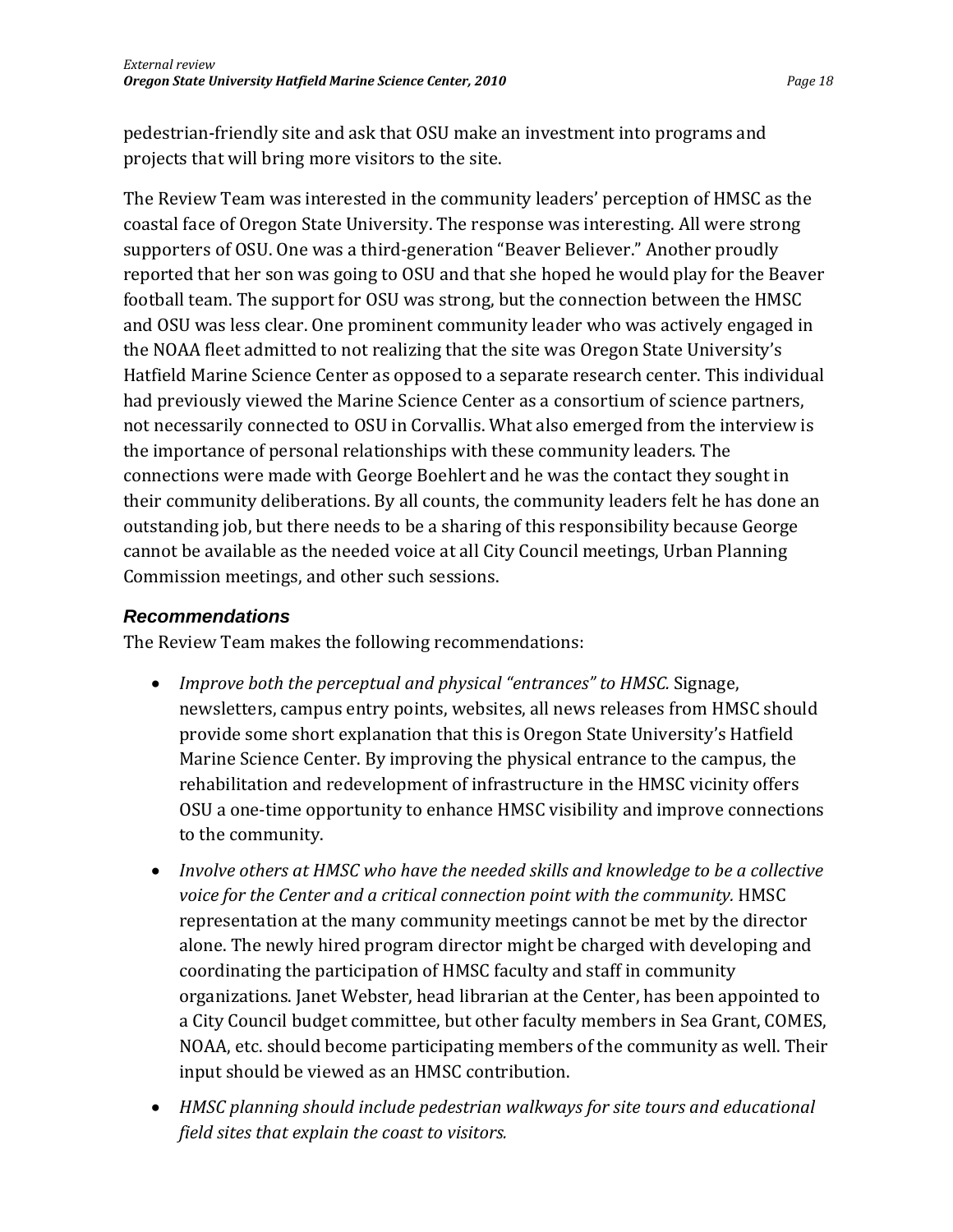*The integration of research within the community has been a successful endeavor and HMSC should continue to seek opportunities to work with all sectors of the community to demonstrate the usefulness of the research. The linkages should be continued with the K12 school system, the Oregon Coast Community College, and Oregon Coast Aquarium. This recommendation links with the earlier recommendation regarding a northern bay front Visitor Center outlet.*

## *5. Organizational structure*

At present, the director of HMSC reports to the OSU vice president for research. This is an appropriate and important link as research is the primary effort underway on the HMSC campus. However, there are also educational efforts, and faculty members and students from at least five colleges are in residence at HMSC. The direct linkages between these efforts and Academic Affairs are weak, at best, relying on indirect communications through individual faculty members and their department chairs, and the several deans. In addition, the director of HMSC is responsible for the operation and maintenance of a discrete campus, requiring that he interact with many aspects of the University and other outside entities that are not normally the responsibilities for mid‐ level managers such as deans or department chairs. For example, the director and his staff are responsible for managing utility relationships for electricity, water, and sewer with local public utilities. The seawater system, discussed elsewhere, is essentially another utility that is managed internally. HMSC has a facilities group, responsible for the maintenance, upkeep, and repair of all OSU and NOAA buildings. This group is managed and tasks are prioritized by the director's office. Management and oversight of security for the campus, provided by a mixture of HMSC staff and late-night services provided by a private contractor, also fall to the director.

In summary, the position held by the director is complex, and consideration should be given to broadening the reporting and communication responsibilities among the director and senior administration at OSU.

#### *Recommendations*

The Review Team makes the following recommendations with respect to organizational structure:

 *OSU should consider an expanded reporting structure that recognizes the diversity and uniqueness of the HMSC; such a structure should include, at a minimum, an additional reporting responsibility for the director to the academic side of the University, specifically to the executive vice president and provost.* This structure will serve to broaden and strengthen communication between the HMSC campus and both the research and academic arms of the University. Membership on the Provost's Council may be an ideal mechanism to ensure that adequate communication and interaction occurs between the director of HMSC and the deans of the colleges that have students and faculty members involved in HMSC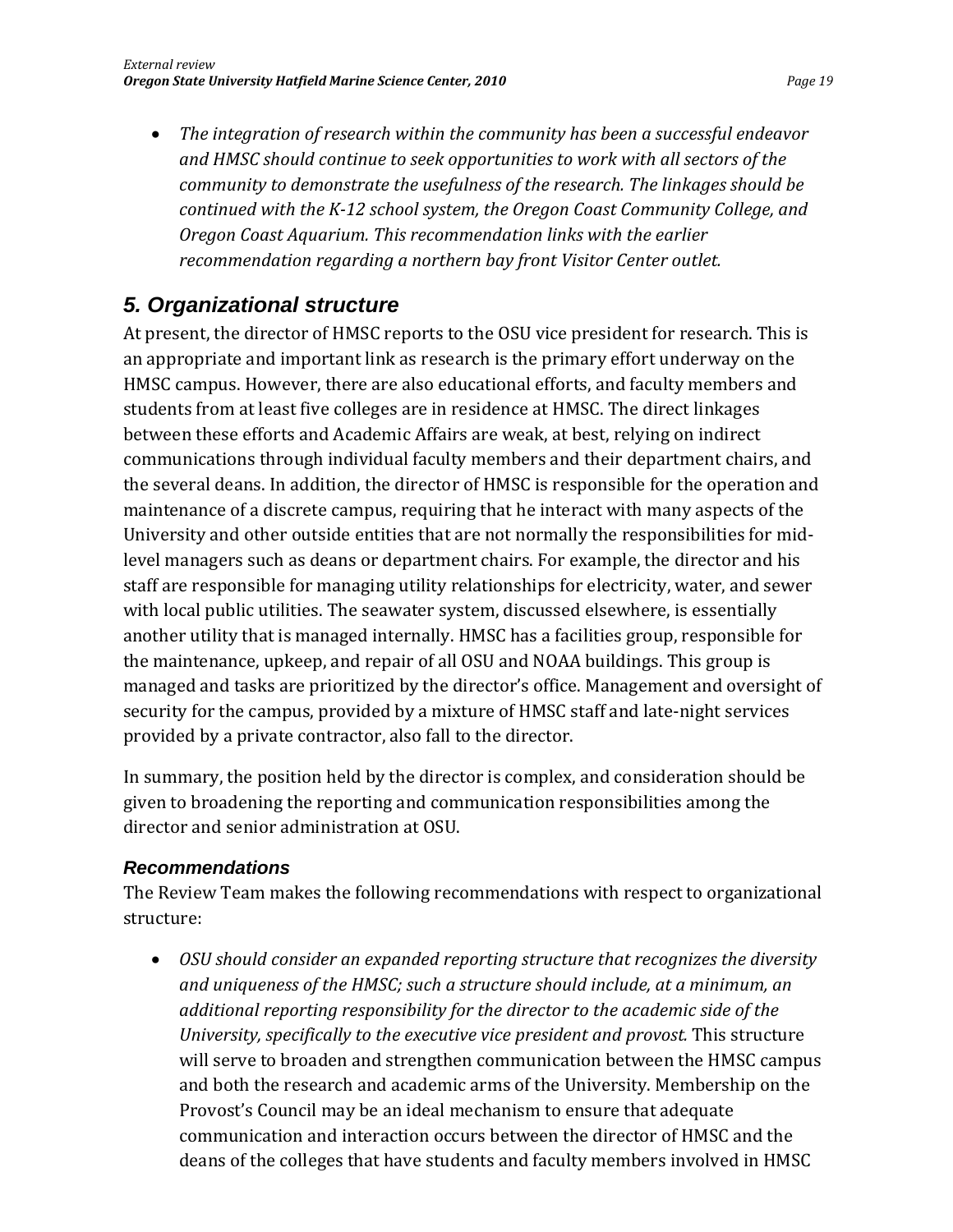research and education activities. We recognize that dual reporting responsibilities are not always straightforward, and require that the parties work together to ensure efficient operations. However, in this instance, we strongly believe that the complexity of the HMSC enterprise, and its importance to OSU as a window to the coast, requires that the HMSC director be able to interface with OSU administration as broadly as possible.

 *Development of a HMSC faculty association which can be an informal faculty association, perhaps named the HMSC or the Marine Science Faculty, with a direct linkage to the director's office.* It would be possible for this faculty to meet with the director on a regular basis, to discuss topics of mutual interest, including new research and educational initiatives, space allocations, infrastructure needs and opportunities, IT support, and other academic challenges, and other issues germane to the academic programs underway at HMSC. The director could have input into the OSU's Periodic Review of Faculty (PROF) process and periodic assessments for promotion and tenure. Membership in the Marine Science Faculty could be expanded to beyond just those faculty members resident on the HMSC campus, possibly including faculty members at the COMES OSU Seafood Laboratory in Astoria, and elsewhere, thus building the breadth of research and student advising opportunities. The advice generated by this body and such meetings would be valuable to HMSC administration as they develop their annual budgets and with longer‐term planning exercises.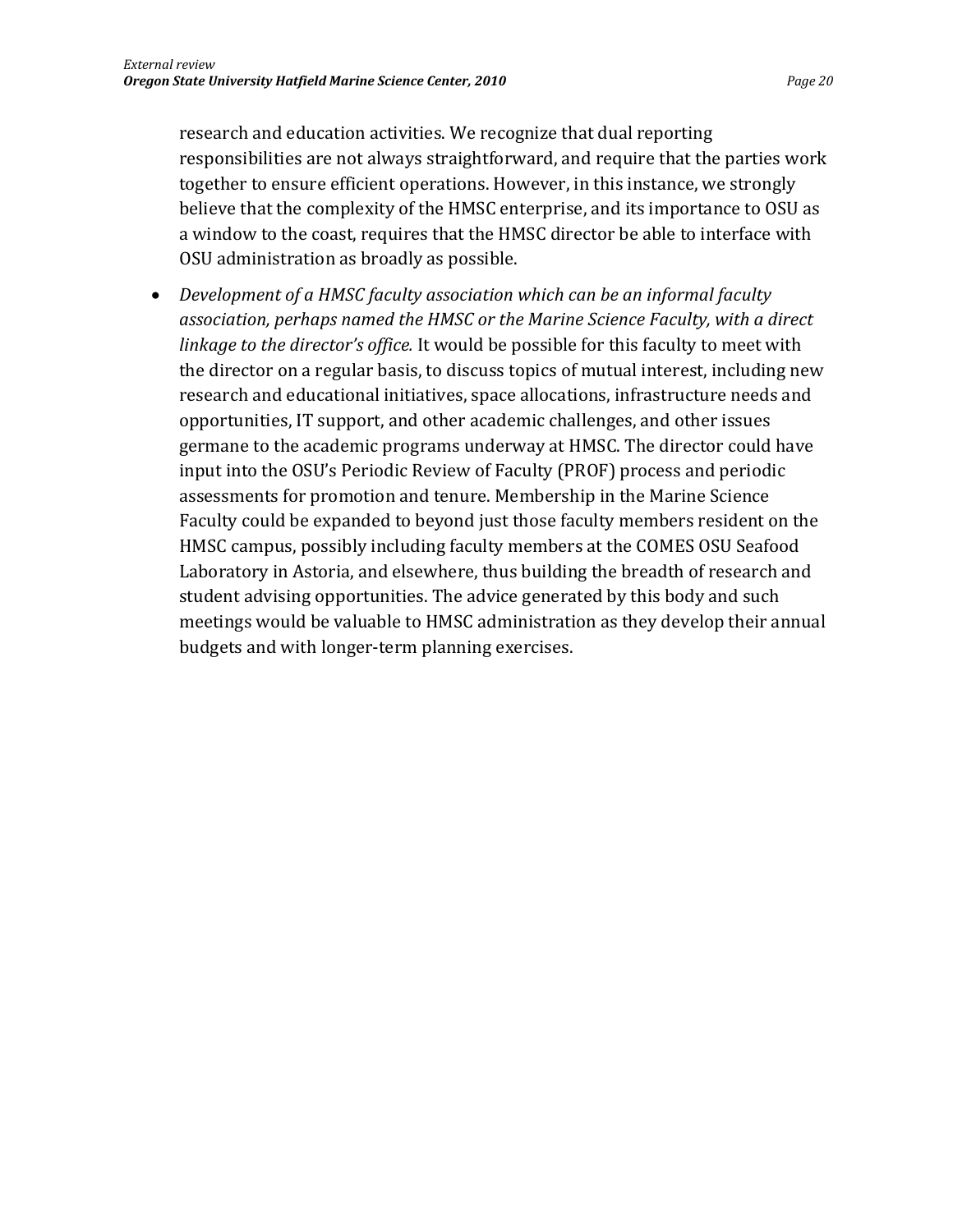**Appendix A:** Schedule for the Review

#### **Hatfield Marine Science Center External Review September 1617, 2010**

Location: HMSC. Most meetings will take place in the Library Seminar room or the adjacent Barry Fisher Room.

#### **Review Team**

Dr. Susan Capalbo (Chair), Head, OSU Department of Agricultural and Resource Economics

Dr. Jack Barth, Professor, OSU College of Oceanic and Atmospheric Sciences Dr. Sally Hacker, Associate Professor, OSU Department of Zoology

Dr. Jo‐Ann Leong, Director, Hawaii Institute of Marine Biology, University of Hawaii Dr. Jim Sanders, Director, Skidaway Institute of Oceanography, University of Georgia Dr. John Stein, Deputy Director, NOAA Northwest Fisheries Science Center, Seattle

#### **Agenda**

#### **Thursday, 16 September (***Library Seminar Room***)**

0730 Breakfast, Review team with Rick Spinrad, Rich Holdren (Barry Fisher Room, Guin Library)

0830 Welcome and Introductions Spinrad

0845 Center and Institute Review Process and Review Objectives Holdren

0915 Overview of the HMSC Boehlert

1000 Break

1020 *Research*: Coastal Oregon Marine Experiment Station Miller

1040 *Research*: Marine Mammal Institute Baker

1100 *Research*: Cooperative Institute of Marine Resources Studies Banks

1120 Discussion and Q&A session—Organization and Research

1150 Lunch (on‐site) with HMSC Graduate Students

1250 HMSC Administrative Advisory Committtee

1320 HMSC's Education Programs: Introductory Comments Boehlert

1330 College‐level Marine Education Programs Cheung

1350 Oregon Sea Grant: Youth and Public Education Hunter

1410 Community relationships Webster

1430 Discussion and Q&A Session – Education and Community Holdren

1450 Break

1510 HMSC tour for review committee Bozza

1600 Perspective Meeting: HMSC Executive Committee

1650 Adjourn for Day

1700 Social event in HMSC Staff Lounge or Visitor Center